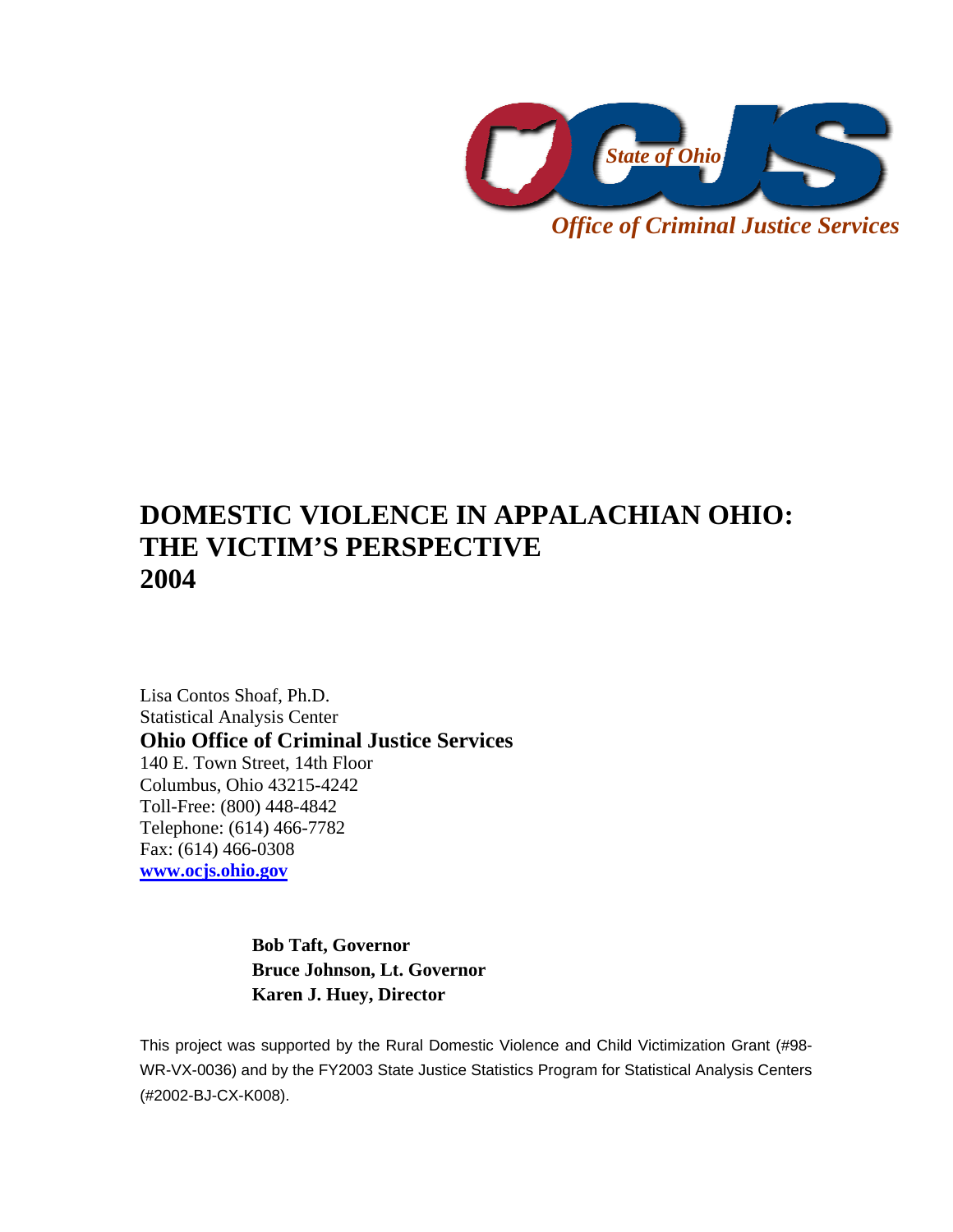## **Introduction**

The State of Ohio has made it a priority to continue, improve, and implement innovative services to meet the needs of domestic violence victims in the 29 federally designated Ohio Appalachian counties. Six of the 29 Appalachian counties are designated 'distressed', a term given to the most economically depressed counties. Twenty-two Ohio counties are designated 'transitional', which indicates those that are below the national average on one or more economic indicators but do not satisfy the criteria of the 'distressed' designation. See Appendix A for a more detailed description of economic levels.

OCJS applied for and received the Rural Domestic Violence and Child Victimization Grant (#98-WR-VX-0036) to assess the needs and assets of domestic violence victims in Appalachian Ohio. The goal of the assessment was to allow the State of Ohio to gain a better understanding of the unique challenges faced by domestic violence victims in this rural Ohio region *as perceived by the victims themselves*. An earlier needs assessment of service providers in this region indicated that Appalachian Ohio residents do not have the immediate or the long-term services available to them that rural non-Appalachian counties, medium-sized counties, and large-sized counties have. For 21 of the 23 services listed in the survey, rural Appalachia ranked highest of all the groups indicating a lack of the service. The current study documents the voice of domestic violence victims themselves, the results of which can be compared with and contrasted to the findings of the service provider needs assessment.

# **Context for the Study**

Rural Appalachia suffers from geographic isolation, high unemployment, lack of public transportation, and high levels of poverty. Existing programs have long suffered as a result of limited tax bases, thereby inhibiting sufficient funds available to match grants. These and other debilitating factors create unique needs for rural victims of domestic violence.

The culture and tradition in Appalachia can influence the level of intervention, support, and protection given to battered women. Traditionally, Appalachian culture views domestic violence as a family matter, not as a serious crime, thus discouraging victims from seeking help. This culture also generally reinforces traditional male/female roles, such as the role of the male as head of the household. This can impact the woman's ability to seek help and it can impact her ability to receive help from others who may also subscribe to this patriarchal ideology. Victim support can be further complicated by familiarity among community members, as those who report incidents of domestic violence tend to be stigmatized within these smaller communities. Furthermore, issues may be handled differently when the law enforcement or prosecutors know the abusers, as the criminal justice response to the abusive incident may be minimized. Cultural traits also impact prosecutorial efforts. For example, Appalachian culture emphasizes hunting as a favorite pastime. Under federal law, a convicted domestic violence abuser loses his right to own or possess a gun if convicted, a factor which may influence whether the abuser will plead guilty to a domestic violence charge.

Moreover, the physical reality in Appalachia forces the existing law enforcement structure of the county sheriff, whose offices average less than 12 officers, to cope with all incidents of crime in a large geographic area. Officers and prosecutors are spread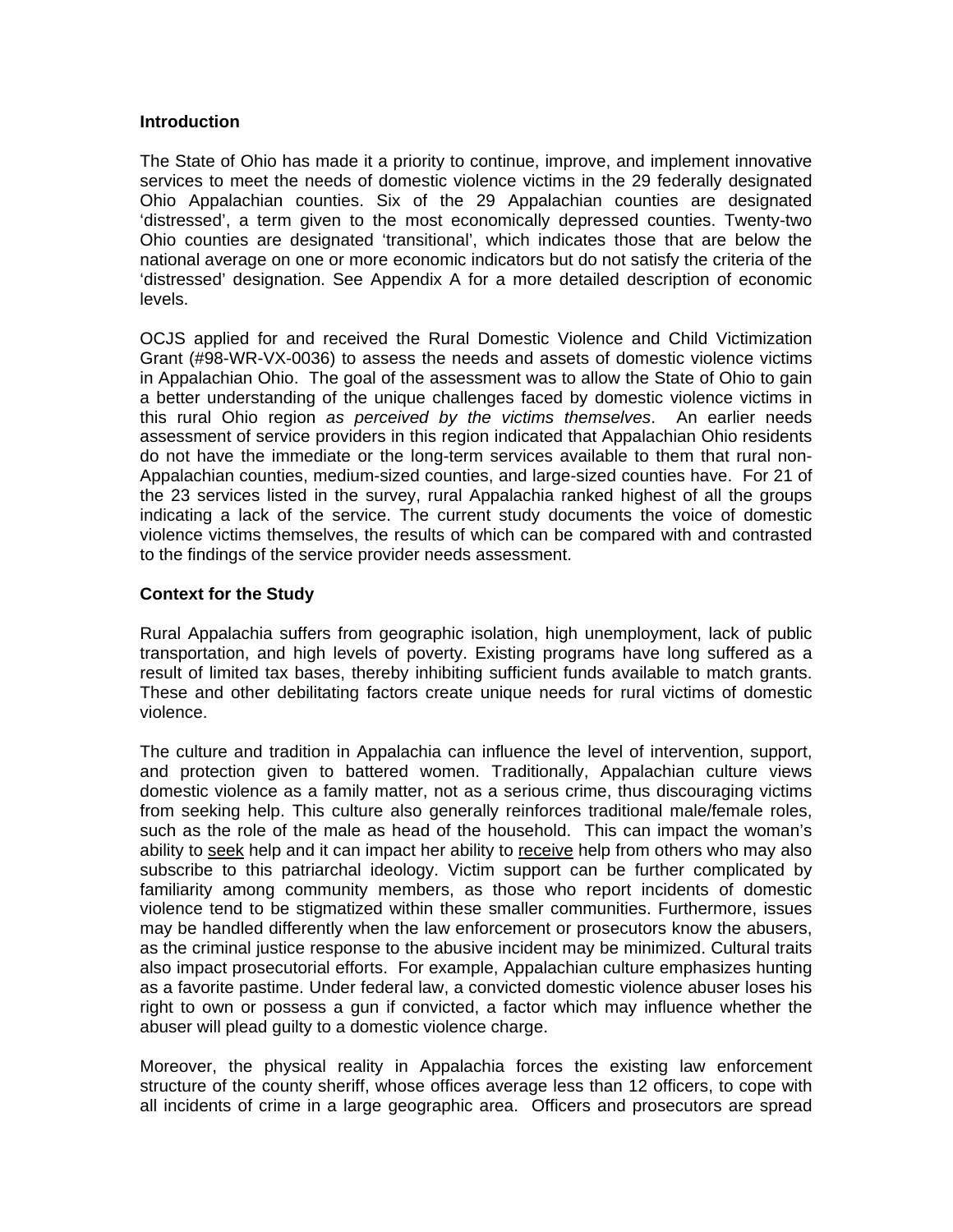thin with their duties, leaving them little opportunity to attend training on domestic violence and other crime issues. This deficit in training and inconsistent enforcement of policy creates a fragmented criminal justice system instead of a coordinated community response to victims.

Periodic needs assessments such as the Ohio Domestic Violence Needs Assessment are necessary for setting priorities and making decisions about program improvement and allocation of resources. Querying service providers is valuable for several reasons. First, it is an effective way of obtaining a global picture of those services that are (or are not) having the greatest impact on victims. Second, it enables the assessor to understand what the important victim and service provider issues are. Third, it provides the assessor with a sense of where the greatest needs lie, in terms of geographic location, subject matter, training, or informational needs.

As valuable as victim service provider needs assessments are, the underlying assumption is that service providers know best the needs of victims. It is possible that the assessment may not completely reflect the needs of the victims inasmuch as it reflects the needs of the particular agency participating in the assessment. While an effective victim service agency should ultimately cater to the needs of the victims it serves, other outside forces can perhaps distort (even inadvertently) the vision of the service providers. The present study addresses this issue by soliciting participation from victims and former victims of domestic violence to gain insight into their needs.

# **Methodology**

 $\overline{a}$ 

Data for this study were gathered using focus groups. Focus groups offer the advantage of obtaining detailed qualitative information from a small group of insightful individuals who often have a vested interest in a topic. Qualitative research is an accepted and appropriate way of conducting research in the field of victim advocacy, as the approach provides an opportunity to hear, observe and sometimes experience things that may not have been previously considered when investigating long-standing social issues  $(C$ reswell, 1998<sup>1</sup>).

Three focus groups were conducted with victims in Brown County, Monroe County, and Columbiana County. These counties were strategically chosen to represent not only diversity of location, but also diversity in degree of 'ruralness'. Monroe County, which borders the Ohio River and West Virginia, has a population of approximately  $15,000^2$ . After reaching a high in the 1980's, its population has been decreasing steadily thereafter. 13.9% of the population lives in poverty. In FY2003, Monroe County was one of 11 counties with the 'distressed' designation. In FY2004, its status moved up to 'transitional.' Brown County borders the Ohio River and Kentucky. Its population of approximately 42,000 has been increasing steadily since the 1930's. 11.6% of the population lives in poverty. Columbiana County shares a border with Pennsylvania. It is

 $1$  Creswell, John W. (1998). Qualitative Inquiry and Research Design: Choosing Among Five Traditions. Thousand *Oaks,* CA: Sage Publications. Quoted in C. Bohmer, D.E. Bronson, H. Hartnett, J. Brandt, & K.S. Kania, Victim Advocacy Services in Urban Programs: A Description by Staff and Clients of Service Provisions and Gaps.

 $2^2$  The following county data come from the Ohio Office of Development, Strategic Research Center online County Profiles or from U.S. Bureau of Census, Census of Population and Housing, Summary File 3.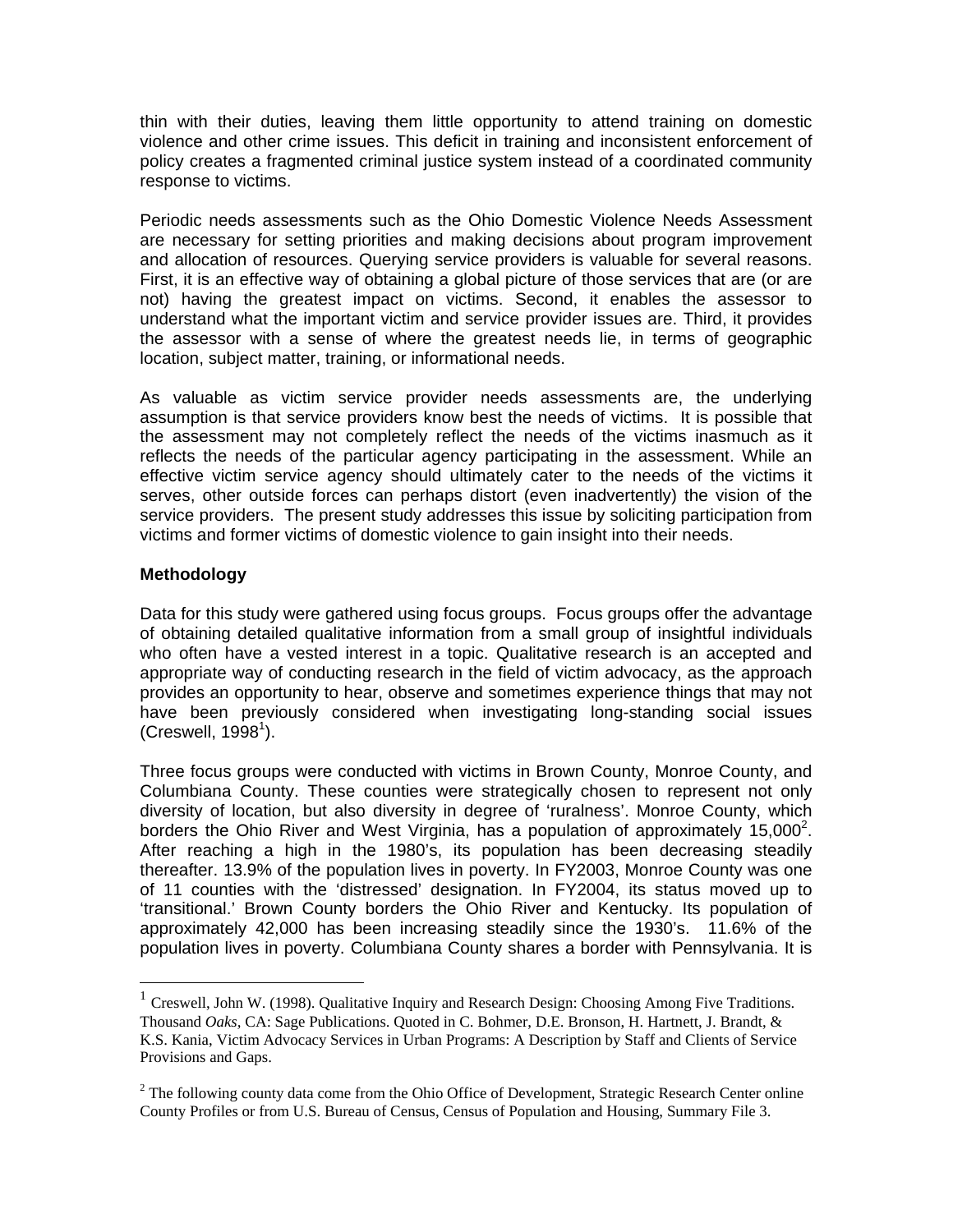the northernmost county designated Appalachian. It has a population of slightly more than 112,000, and two cities within its borders have populations of over 10,000 each. The population of Columbiana has bounced up and down slightly over the past few decades, but for the most part remains stable. 11.5% of its people live in poverty.

Participants for the three focus groups were obtained by posting signs in the respective shelters and/or help centers for each county. The only requirements for participation were that the participant be female 18 years or older residing in a designated Appalachian county. In order to be fully engaged in the discussion, the participant must be in or have been in a physically or emotionally abusive relationship.

A total of 22 participants meeting these criteria participated in the focus groups: 7 in Brown County, 8 in Columbiana County, and 7 in Monroe County. After the facilitator described the purpose of the study, discussed issues of confidentiality, and explained the women's right to abstain from participating and to excuse themselves from the group should they become upset or distressed, the participants signed consent forms. The discussion centered around three main questions: values and traditions impacting women's ability to seek help, services available for women, and services most needed by women (See Appendix B for all questions). Identical questions were asked of the women at all three focus group sites. The focus groups lasted approximately two hours each. Counseling services were offered at the completion of the focus group session for any women who needed it, and a handout listing area counselors was also made available to the women.

All responses were tape recorded, but only first names were used throughout the discussions so that no responses could be traced back to an individual. In addition to taping the discussion, the primary facilitator and the co-facilitator occasionally took notes. Upon completion of each focus group, the tapes were sent to a professional transcription service. Hard copies and soft copies were given to the researcher for analysis.

## **Results and Discussion**

While idiosyncrasies were noted across each of the focus groups due to differing experiences with victim service providers and criminal justice providers in their communities, some common themes emerged. This report will focus on the common themes that emerged from each of the three topics of discussion: Appalachian culture and traditions impacting women's ability to seek and receive services; services that are available in Appalachian Ohio counties and how helpful they are; and services that are needed most by women in Appalachian Ohio.

## Culture and Traditions

The majority of women participating in the focus groups grew up and lived most of their lives in rural communities. The traditions (e.g., family values, church values) which these women grew up in and are currently immersed, added to the small-town culture in which they reside impacts their perceived ability to seek help for domestic violence.

There is a strong community focus on the family unit. For a majority of the women, their livelihoods center on caring for their family and their home. One woman expressed that getting married and having a family was what she though of as the 'fairy tale dream.'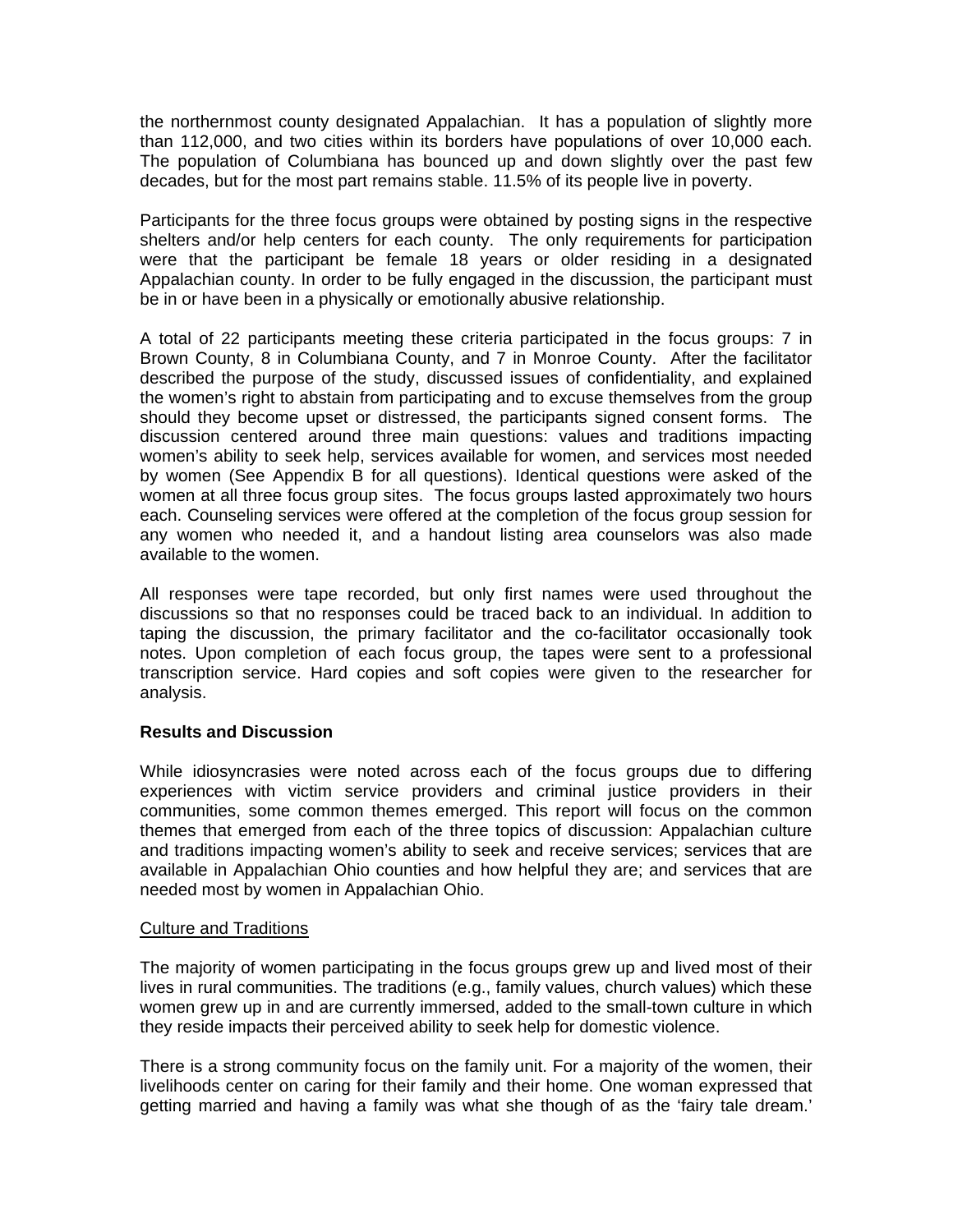Given the importance of the family unit, it is not surprising that there is an attitude that 'what goes on in the family stays in the family.' Many women expressed that there is a great deal of secrecy regarding abuse that occurs, and because of this, kids grow up thinking it is normal behavior. As one woman said, "[I] grew up believing that's what men did…it took me a long time to get to a point where I thought I even had the right to say, hey wait, I don't deserve this.'" When abuse does occur, fear of shame, rejection, and not being believed by the family can stand in the way of seeking help.

The small town lifestyle posed a challenge for many domestic violence victims. In such small communities women fear that word will get out about the abuse. In fact, one woman recalls her abuser stating, "You could not do any more to shame me and disgrace me than to have me thrown in jail." The woman went on to say that because they put arrest information in the newspaper, "this is a small town and everybody knows everything, so that is always going to be my fault."

With the emphasis on keeping problems within the family, it is expected that families serve as primary source of support in crisis situations. Indeed, many women reported attempting to turn to their own family or their husband's family to talk about the abuse. Because many women grew up in abusive households themselves, however, receiving help and emotional support from family members does not always occur. A few women who grew up in non-abusive households talked about the support they received from their parents. It was often the case that women who turned to their in-laws for support received criticism. These women found that the abuser's family often blamed the victim for the abusive behavior.

Because many women feel they cannot talk about the abuse to anyone inside or outside the family, it creates a sense of emotional isolation in the victim. This can be quite difficult for victims, as they overwhelmingly reported that being able to share their experiences with others who understood or empathized with their situation was validating.

Cultural traditions socialize the women to be the primary caregivers for their children, thus, few women worked outside the home on a consistent basis. The women seemed to talk more of how the abusive household impacted their children or their ability to provide for their children rather than how the abuse impacted them. A large number of women mentioned using counseling services for their children. On more than one occasion, counseling was sought because their children were behaving in ways similar to the abuser. Al-Anon and anger management classes were also used by children. Although not specifically stated, it appears as though the victims did perceive such services to be beneficial for the children.

The women talked about the need to protect their children and the difficulty they encountered when trying to keep the kids away from the abuser. Some of the women were court ordered to participate in visitation. In addition, women discussed the social pressure they were under to help their children maintain a relationship with their father. Also, in some cases, it was the children who expressed a desire to maintain a relationship with their father. Some women expressed guilt at the thought of taking the children away from their father, even if it was in the child's best interest. A few women noted that the fathers used psychological abuse tactics to turn the kids away from their mother.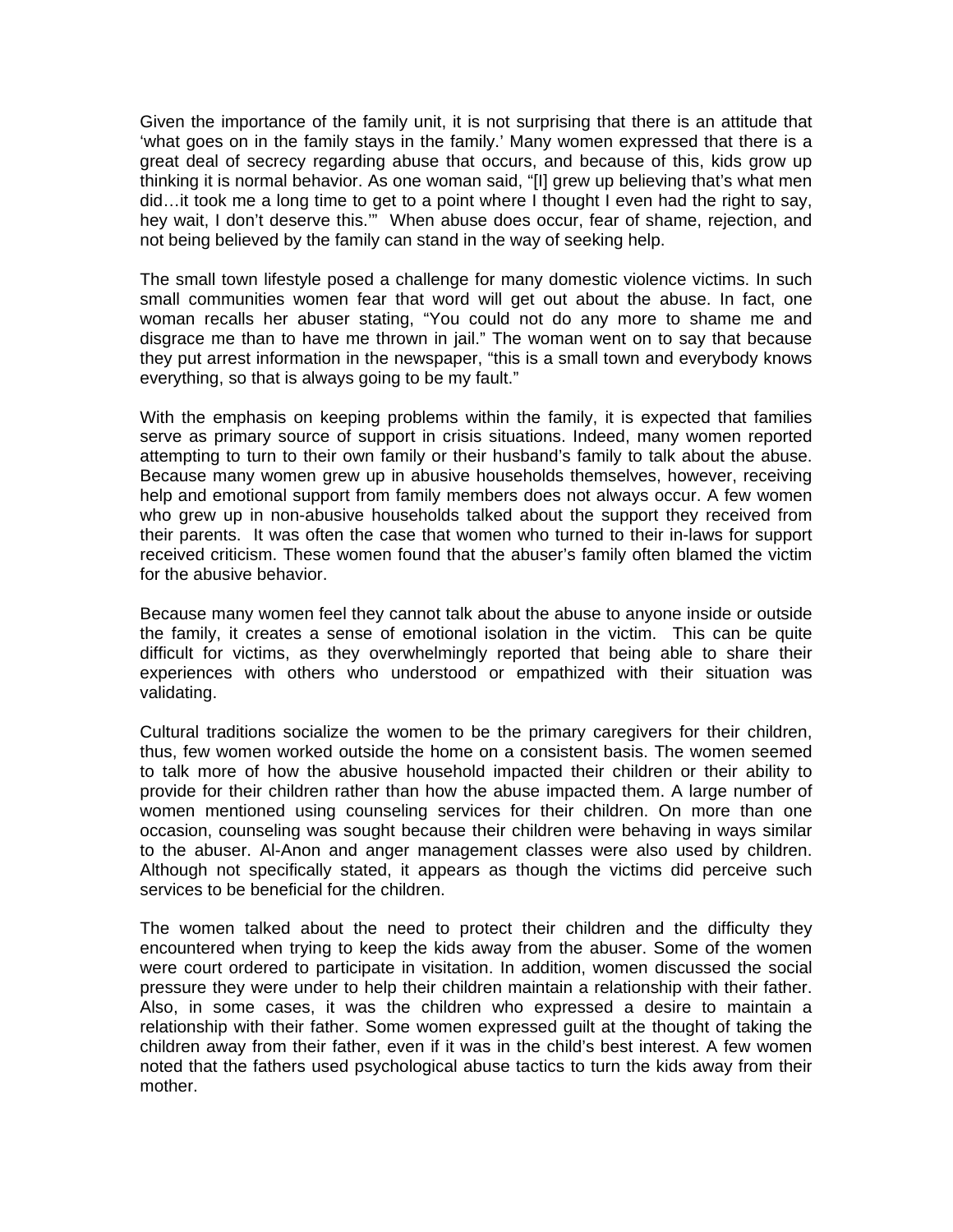Although the church plays an integral role in the lives of many in Appalachian Ohio, the women discussed very little about the role of the church in their lives and their abuse. Several mentioned using prayer and/or belief in God as a support in getting through the hard times. A few women remarked that their faith made it difficult to consider divorce as an option.

In such small communities, it is not unusual for criminal justice providers to be acquaintances (e.g., neighbors, friends, etc.) with the abusers. Women recalled law enforcement officers engaging in friendly conversations with the abuser, minimizing the abuse that had occurred, refusing to send the abuser to jail, or failing to remove the abuser from the house. This makes it particularly difficult for the victim to receive proper treatment. One woman's statement, "I think [the insignia on the police car] should say 'to serve and protect *who we choose*'" brought much agreement from participants. In two separate focus groups, women described law enforcement as an 'old boys club,' suggesting that the abuser will get the benefit of doubt regarding the abuse. In some cases, the officer threatened to charge the woman with domestic violence. For some of the women who have experienced this type of treatment by law enforcement, they adopt a 'why bother' attitude toward seeking future help, thus demonstrating that the criminal justice system is not working for them or for their children.

## **Helpfulness of available services**

 $\overline{a}$ 

It was frequently mentioned (directly or implied) that the physical isolation and the economic conditions contribute to making it difficult to seek and receive services. Despite this, all women reported seeking services related to their abuse at one time or another<sup>3</sup>. High praise was given to those services especially created to the meet the needs of domestic violence victims, such as shelters, counseling, and legal advocacy. The criminal justice system drew harsh responses from many women.

For the most part, programs are in place for the short-term assistance that domestic violence victims require. With the exception of Brown County, which does not have a shelter, Appalachian counties provide access to shelter, counseling, and basic criminal justice services. Unfortunately, the need generally outweighs the availability. These services aren't utilized by all, however. When asked why women did not use shelters, two reasons emerged. The primary reason was the lack of awareness that shelters even existed in their area. The secondary reason was the misconception of what a shelter is, what it's like, and what it can provide. One participant felt that women had a misconstrued view of a shelter as a "horrible place [like they've seen] on TV." This, combined with fear of the unknown, brought agreement from several women.

Counseling services are used by a surprisingly large number of women in the group. Services for the victims, the children, and the abuser were all reported to be used to varying degrees. Such counseling included Al-Anon, anger management, support groups, and individualized counseling. One woman reported not using counseling services because she had no health insurance, suggesting a general misconception that one must have health insurance to receive services.

 $3$  Note that this sampling of women is not representative of all domestic violence victims in Appalachia. Because all participants signed up while at a center seeking services for themselves or for their children, these focus groups only captured the experiences of those who have sought help; their responses do not capture the experiences of those who, for whatever reason, have not sought services.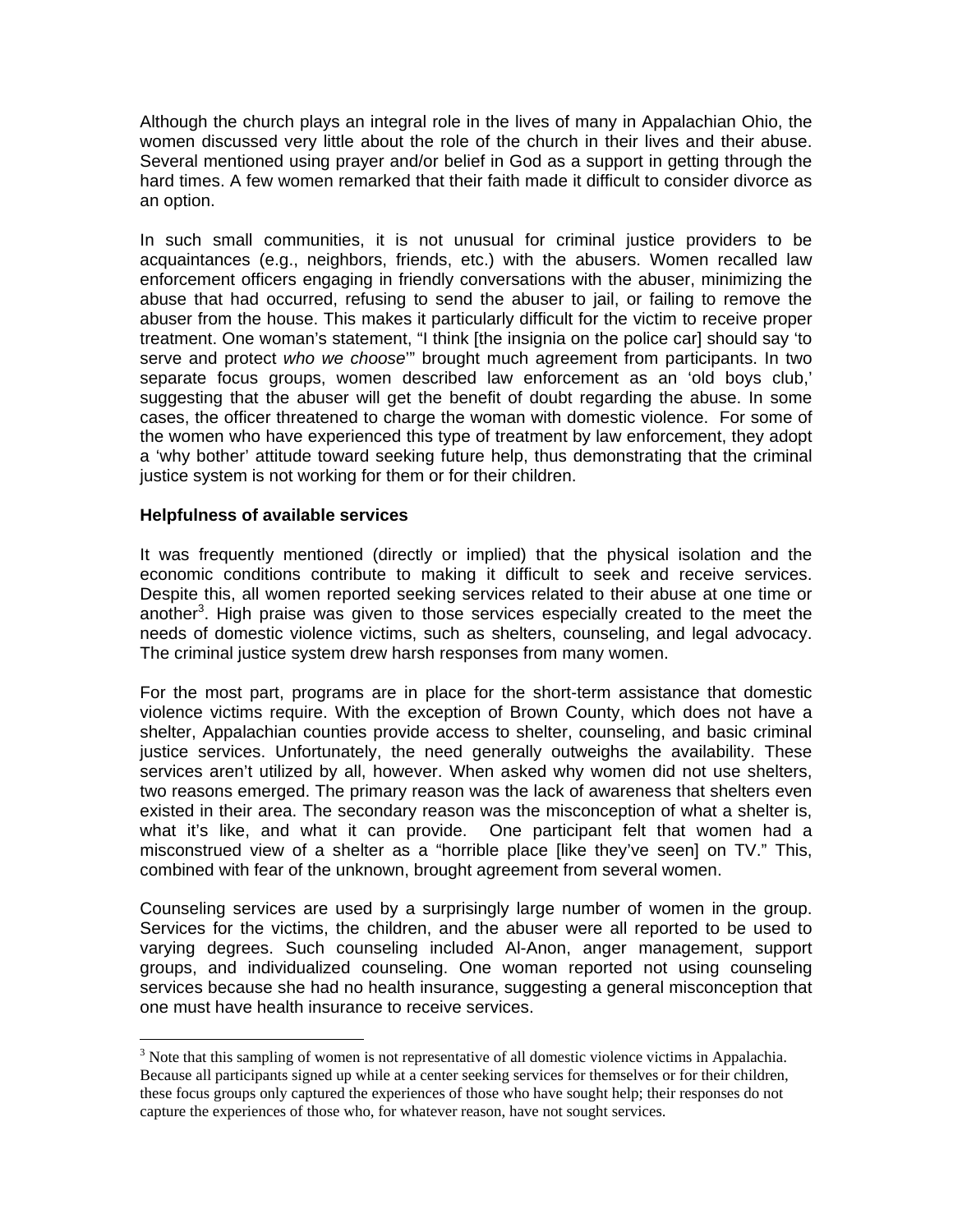There were mixed reactions to the role of the church in aiding victims of domestic violence. Of the few who discussed seeking help from their church, one woman reported a positive experience, as her minister directed her to a shelter. Another minister justified the abuser's behavior by labeling him 'a sick man' who needs help, but she did not comment on whether the minister provided her with further direction.

A majority of women reported calling on law enforcement to report an abusive incident. The response of law enforcement and/or court personnel varied considerably, from being described as 'excellent' or 'well intentioned' to 'an awful experience'. Rather than focus on individual cases, a few common suggestions emerged that most influenced the victims' perception of the criminal justice system.

- Understanding of the situation. Law enforcement need to actively seek out the circumstances of the incident in order to hold the appropriate person accountable. They need to have a better understanding of the dynamics of domestic violence.
- Sensitivity to the situation. The women reported that law enforcement and court personnel need to have a better understanding of and sensitivity to victimization. They need to validate a woman's fears and concerns rather than be skeptical; they need to understand the physical and psychological consequences of abuse, and they need to be aware of the impact of the abuse on children. The women need to feel safer after law enforcement leave the scene. One woman said she was afraid to admit she was scared. "They [the cops] stood in the door. They asked me, "are you okay, ma'am?" They left. What was I gonna say? "no, I'm not okay, take this (expletive) with you"? I was scared to death."
- Prosecute protection order violations. Law enforcement need to understand the consequences of not following through with protection orders. Courts need to respond appropriately when protection orders are ignored.
- Weapon use. Law enforcement need to consider the presence of weapons, and either remove the weapons or remove the abuser's access to weapons (e.g., lock them in the safe and take away the key). Understand that if this is not done, the abuser may simply give the weapons to a family member or friend to hold, thus jeopardizing victim safety.
- Victim assistance. Law enforcement should be prepared to offer assistance to the victim, by notifying her of her legal rights, and also by giving her options to seek help. One woman stated that all law enforcement and court personnel should have contact information for domestic violence services available to hand out to women.
- Hold the abuser accountable for his actions. Prosecutors need to respond appropriately to charges of abuse. Holding the abuser accountable for his actions is a sign that domestic violence is unacceptable and will not be tolerated. In reference to taking legal action against the abuser, one woman replied, "…It's just not worth the hassle." Another woman described pressing charges as empowering. "I ended up kind of looking at the court service as I did it for me. Not for him…I was saying it wasn't okay that you did that to me…but at least I stood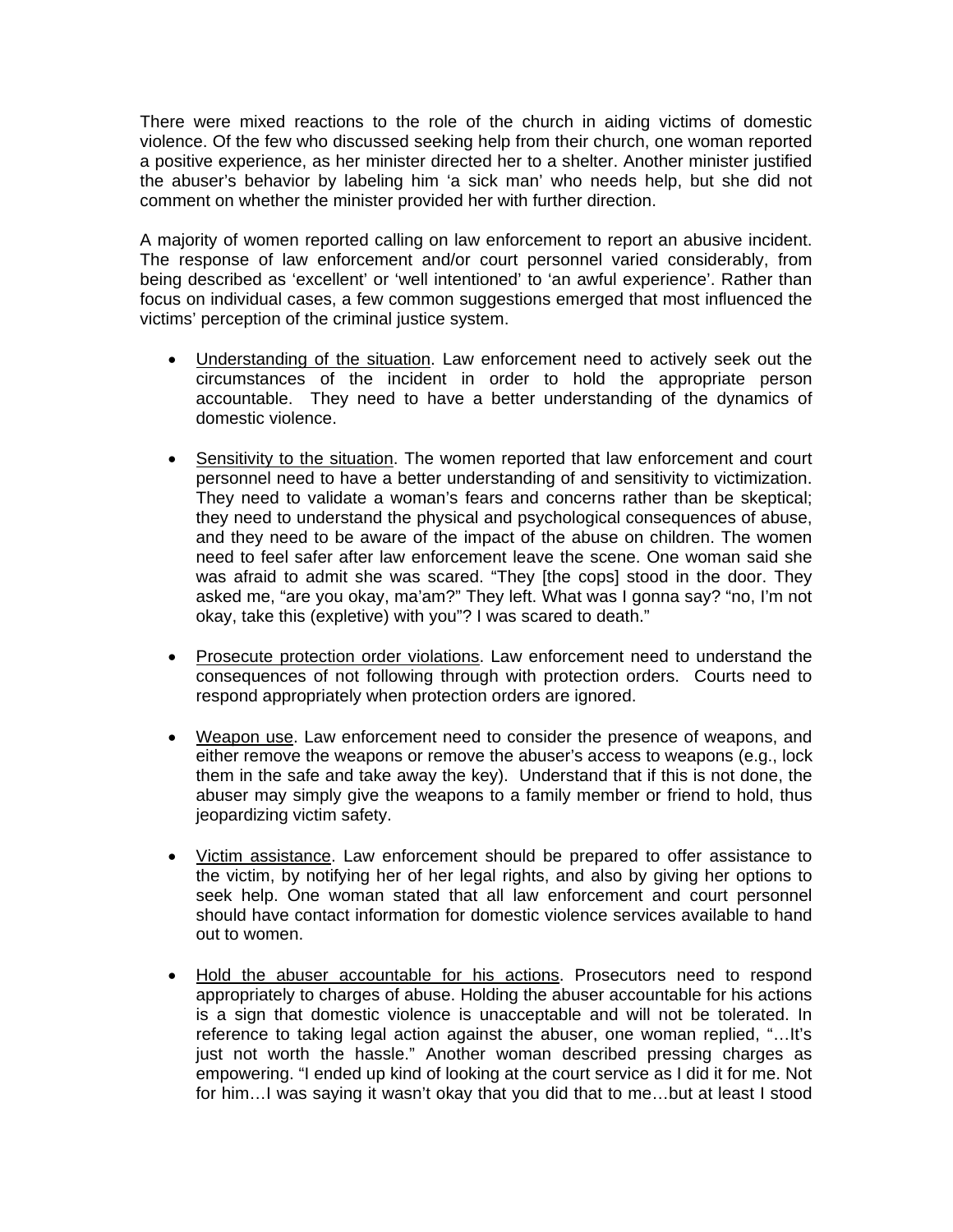up and said 'You can't do that' and sent him that message regardless of what happened to me."

## **Needed services**

While basic immediate services to domestic violence victims appear to be in place (although more may be needed) in the Appalachian regions of Ohio, secondary services to assist women long-term are relatively non-existent.

- Housing. Although one county identified the need for basic short-term shelter services, the majority of women discussed the need for longer-term transitional housing and permanent housing to enable them to achieve independence.
- Financial stability/employment. While none of the women discussed their reasons for staying in the abusive relationship, it was clear that leaving was economically not feasible, especially for those with children. In fact, one woman cited she did not press charges against her husband because if he was in jail he couldn't work. Many women will not consider leaving their current situation unless they have a way to support themselves and their children. In a society where the majority of women do not work outside the home, these women have no access to money. To achieve financial stability, several barriers need to be overcome:
	- Job assistance and training/education. Some of the women felt they were not able to obtain employment that would allow them to be financially independent without job training or education.
	- Transportation. Many of the women do not have access to reliable transportation of their own, and some do not even hold a driver's license. Public transportation is not available or not convenient in these rural areas. One woman spoke about having to walk over a mile to work during the last trimester of her pregnancy, and the embarrassment of being sweaty when she arrived.
	- Childcare. Women with children talked about the difficulty they have in finding childcare. Even when childcare is available, it is generally too expensive for the wages the women would earn—typically minimum wage, entry-level positions. A few mentioned that leaving their children with the father is not an option, as they do not trust their husbands to watch the children.

Services specific to underserved populations are not available. Three women present at the focus groups were immigrants, and they spoke of tactics related to their citizenship status that the abuser used to gain power and control over them.

For those women for whom leaving the abuser is not feasible, and for those who did leave their abuser and were struggling to get by, they discussed the need for resources that would better their current living situation.

- Health insurance
- Money for medicine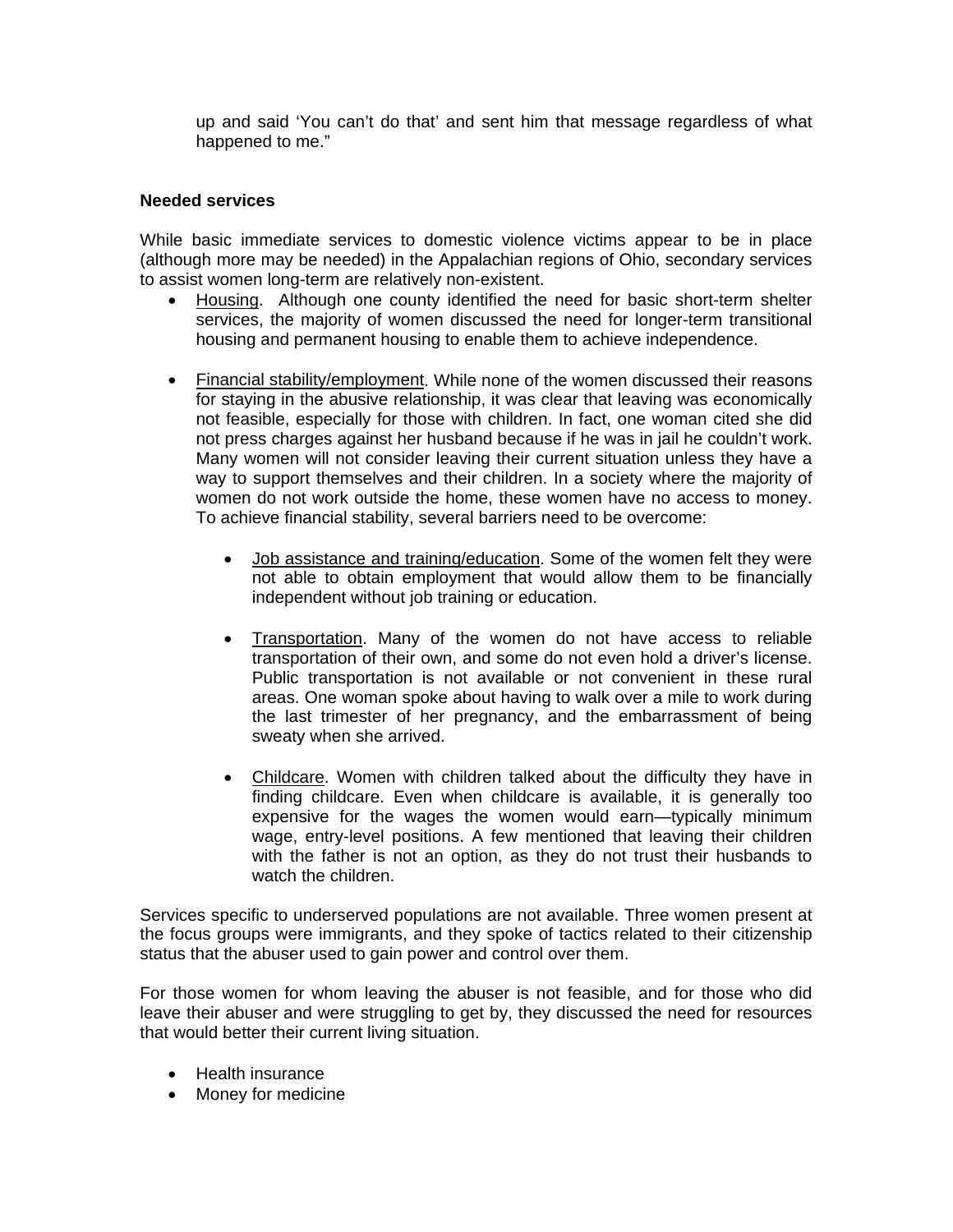- Money for home improvement
- Heat assistance

# **Top needs identified by women**

At the end of the focus group sessions, the women were asked to come up with a list of the top needs of domestic violence victims. The women were then given ten sticky dots, representing ten stacks of money, that they could distribute in whatever manner they felt appropriate to the services they had identified, which were written on large sheets of paper taped to the wall. Table 1 summarizes this activity. *It is important to note, however, that it cannot be determined whether the women identified and placed dots next to those services in need of the most funding or those services most needed. The two do not necessarily go hand in hand, as a service could be highly needed but require relatively little money, or a service could be desirable but not a priority, yet require a great deal of money to operate.* 

Consistent with the focus group discussions, for this activity the women identified needs in six primary areas: criminal justice services (62 dots), employment and related services (33 dots), housing services (29 dots), counseling and related services (24 dots), transportation services (15 dots), and education/awareness services (10 dots). Outside of criminal justice services, many of the top needs women identified were again those that assist women long-term (e.g., employment, transportation, housing), suggesting that critical services for the initial response to domestic violence victims, though limited, may already be in place.

The women overwhelmingly identified criminal justice services as the area in which the most emphasis be placed. However, two caveats need to be mentioned. First, one of the purposes of this study was to gain insight into the unique challenges faced by victims of domestic violence—criminal justice was purposely chosen as a focus area, given the nature of the grant funding the evaluation. In addition, related to the cautionary note above, it is difficult to interpret the values assigned to some of the criminal justice service areas of need identified by the women (e.g., laws to change around custody, improved court and law enforcement response, enforcement of protection orders), as these needs cannot easily be assigned a monetary value. Rather, these needs reflect areas where a change in attitude is needed, and perhaps this can best be accomplished through awareness and education for law enforcement and court personnel.

Employment and related services also generated a lot of interest. Financial stability is of great concern to the women, many of whom do not work outside the home or have access to the family's finances. Having access to those 'related' services, such as childcare and job training is a necessary component of securing employment, and as such cannot be ignored.

Housing services were also ranked as highly important. Note that participants from Brown County, which does not have a shelter, provided all twelve dots under shelter/safe housing. For the other counties which have shelters in place, money for longer-term housing was most important.

While counseling and related services were identified by women as a highly needed service, throughout the focus group discussions it was clear that several women had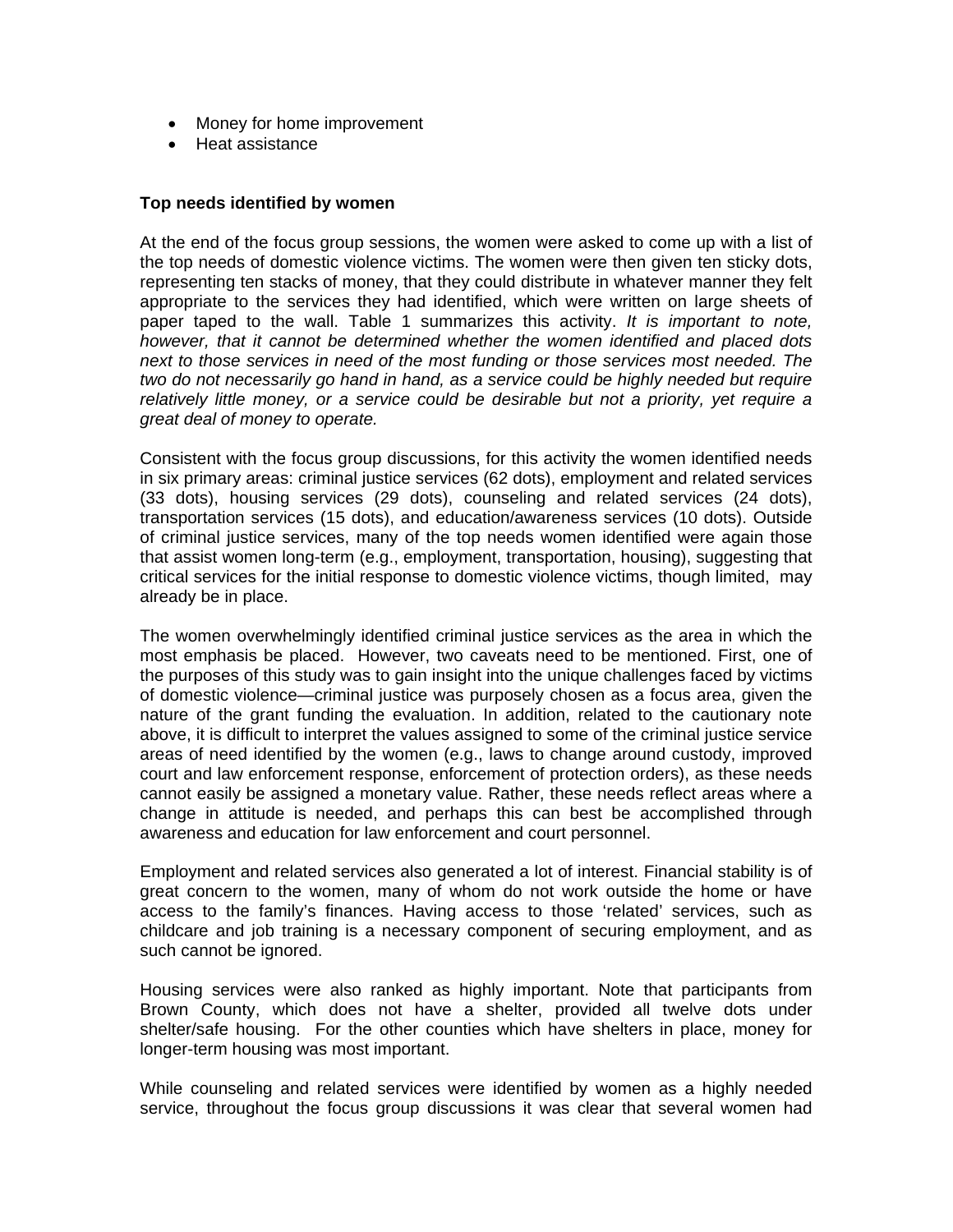utilized counseling for themselves and their children. It is unclear whether the women were indicating a need for more counseling services, or they were simply indicating that it is an important and much needed service. Interestingly, at the conclusion of two of the focus group sessions, the women thanked the facilitators for allowing them to come together to share their experiences. In fact, several of the women exchanged phone numbers and those in Monroe County expressed a desire for continued group meeting and support. These actions imply that support groups serve as the outlet that the women need to discuss their feelings and experiences—an outlet that is not always available within the family.

Transportation is an important service identified by many women. The need for transportation was almost always brought up as one barrier to obtaining employment. Transportation was also brought up in discussing women's ability to receive services.

Finally, domestic violence education and awareness of domestic violence services were identified as important to women. A few commented that they were not aware that the abuse that was occurring in their lives (both emotional and physical) was not normal, as many of them grew up in households where abuse was present. They felt it was important to teach kids in school about abuse. Furthermore, knowledge of what services are available to domestic violence victims in their community is highly important. Several women commented that they found out about services by chance through a friend, a coworker, or a physician. The women felt that first responders, such as law enforcement, should be required to offer information on what options victims of abuse have.

| <b>Services needed</b>                               | <b>Total number of dots</b><br><b>Number of groups</b><br>reporting this need in () |
|------------------------------------------------------|-------------------------------------------------------------------------------------|
| <b>Counseling and related services</b>               |                                                                                     |
| Counseling/support groups for kids                   | 7(1)                                                                                |
| Counseling for abusers                               | 1(1)                                                                                |
| Counseling for adults (victims)                      | 3(1)                                                                                |
| Al-Anon and other 12-step programs                   | 3(1)                                                                                |
| Support groups for adults (victims)                  | 10(2)                                                                               |
| <b>Education/awareness services</b>                  |                                                                                     |
| Education for kids about domestic violence           | 1(1)                                                                                |
| Knowledge/awareness of domestic violence services    | 9(2)                                                                                |
| <b>Employment and related services</b>               |                                                                                     |
| Childcare                                            | 18(3)                                                                               |
| Job training and job assistance                      | 14(1)                                                                               |
| Money for education                                  | 1(1)                                                                                |
| <b>Transportation services</b>                       |                                                                                     |
| Transportation/vehicles                              | 15(3)                                                                               |
| <b>Housing services</b>                              |                                                                                     |
| More shelters/safe housing                           | 15(2)                                                                               |
| Money for housing                                    | 14(1)                                                                               |
| <b>Criminal justice services</b>                     |                                                                                     |
| Laws to change around custody/visitation             | 4(1)                                                                                |
| Supervised visitation centers/assistance             | 3(1)                                                                                |
| Child support enforcement/protection                 | 1 $(1)$                                                                             |
| Training of law enforcement (non-specific)           | 6(1)                                                                                |
| Sensitivity training for law enforcement             | 8(1)                                                                                |
| Attorney training to help with divorce, custody, POs | 13(1)                                                                               |

#### **Table 1. Top service needs identified by women, arranged by type of service**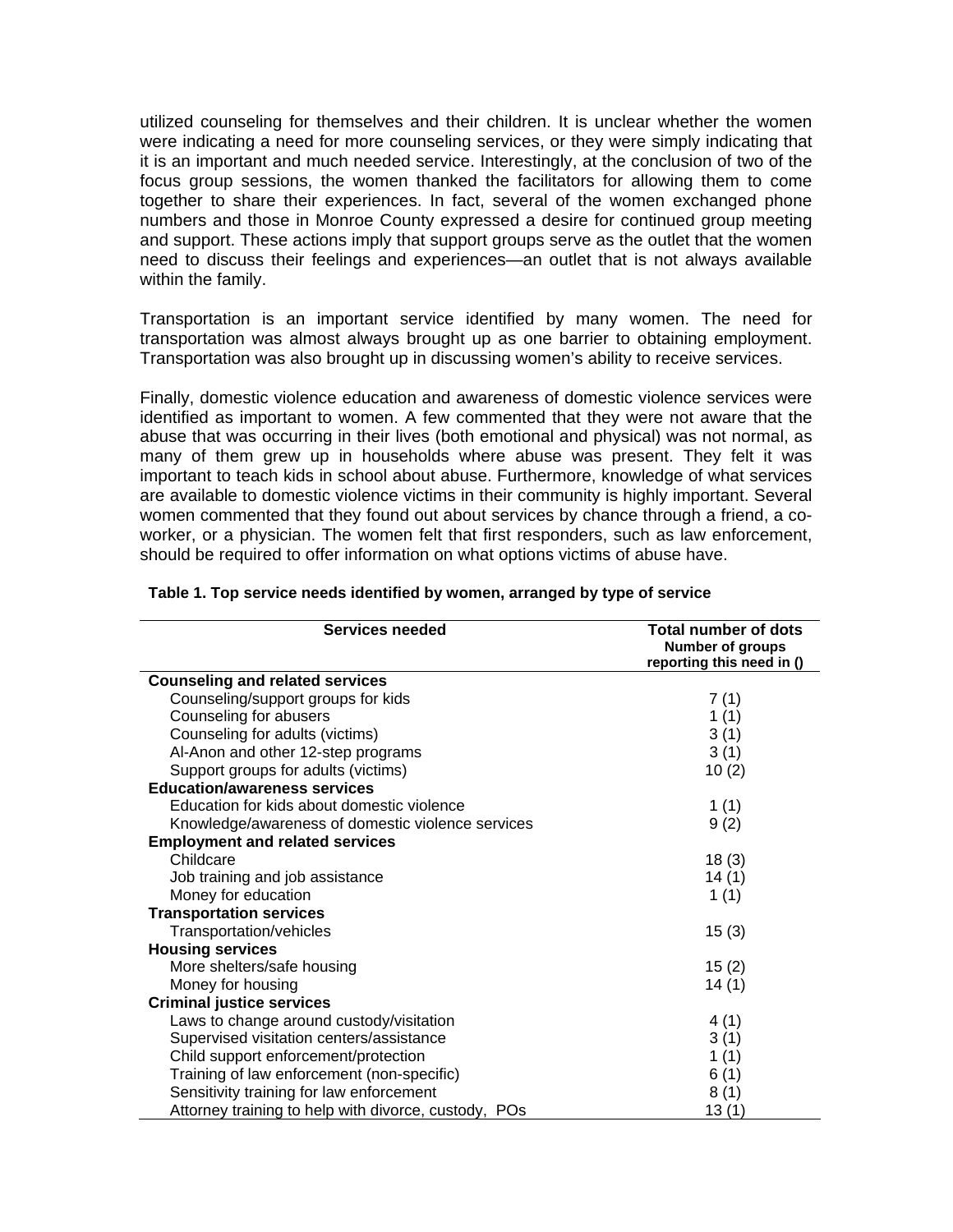| Improved court response (e.g., no plea bargaining)   | 13(1) |
|------------------------------------------------------|-------|
| Improved law enforcement response                    | 5(1)  |
| Enforcement of protection orders                     | 9(1)  |
| <b>Miscellaneous</b>                                 |       |
| Assistance for women without children in the home    | 3(1)  |
| Cell phones                                          | 0(1)  |
| Emergency money assistance                           | 3(1)  |
| Health insurance                                     | 4 (1) |
| Money for medicine                                   | 7 (1) |
| Housing improvement                                  | 6(1)  |
| Heat assistance                                      | 2(1)  |
| Safety (note: not sure what this is in reference to) | 6(1)  |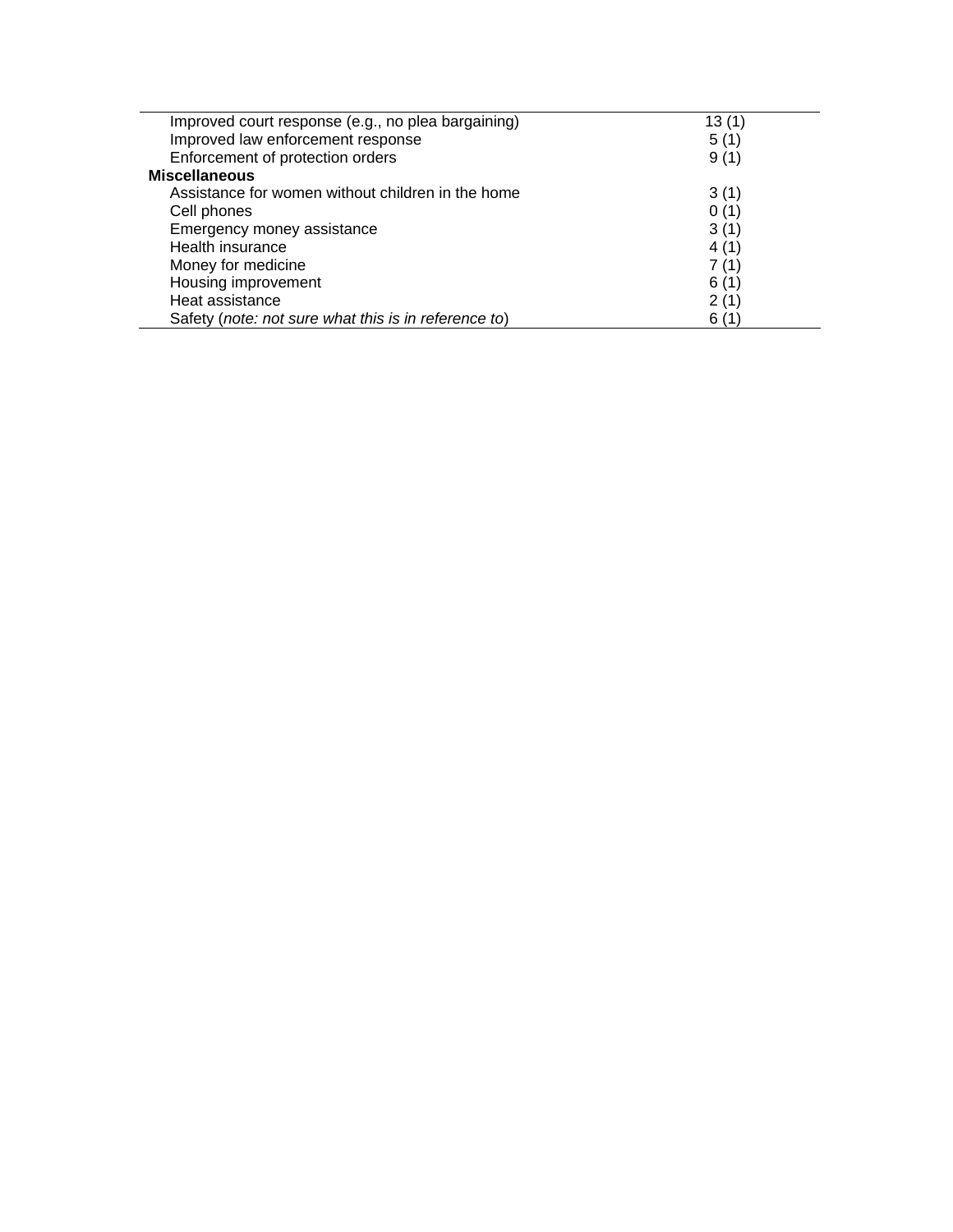## **2002 Family Violence Needs Assessment**

# **Methodology**

In 2002, the Family Violence Prevention Center conducted a survey of domestic violence service providers to assess three priority areas: gaps in service, training needs, and information needs. Responses were received from 215 respondents (58.3% response rate), representing 73 of the 88 counties. In order to best assess the needs of different Ohio regions, the responses were grouped into four categories based on population: large counties (population 500,000 or more), medium counties (population 100,000- 500,000), rural Appalachian counties (population less than 100,000 and federally designated 'Appalachian'), and rural non-Appalachian counties (population less than 100,000 not designated 'Appalachian')<sup>4</sup>.

The assessment looked at 23 needs falling with the priority areas of gaps in service, training, and information. Five close-ended responses were offered: 'don't have but need', 'have but need more', 'don't have, don't need', 'have sufficient', and 'not sure.'

# **Comparison of results**

The Family Violence Needs Assessment surveyed service providers across all of Ohio, including those in the rural Appalachian regions. The focus groups targeted domestic violence victims and survivors residing in designated Appalachian counties. A secondary goal of this project was to assess how 'in-tune' service providers are to the needs of their clients by comparing and contrasting the results of the two studies. Due to the differing methods in which the studies were conducted (one producing quantitative results, the other producing qualitative results), direct comparisons between the two studies cannot be made; rather, the discussion below will focus on comparing and contrasting needs identified by service providers and victims as high priority. The needs are broken up into two categories: gaps in service and gaps in training.

## Gaps in Service

 $\overline{a}$ 

Service providers in rural Appalachian counties are by far the most likely group to report having a complete lack of a service. In 10 of the 23 services described in the survey, the highest percentage of those reporting a need ('don't have but need' + 'have but need more') came from survey respondents in the rural Appalachian community. Furthermore, the highest percentage of responders reporting a complete lack of the service ('don't have but need') come from the rural Appalachian community. For 21 of the 23 services queried in the survey, rural Appalachian respondents reported the highest complete lack of service.

Participants in the focus groups identified the following key areas having gaps in service: criminal justice, employment (and related), housing, counseling, transportation, and education/awareness. Interestingly, a priority seems to be on the long-term, with the end goal of helping the woman achieve independence. The lack of discussion regarding short-term services such as crisis counseling and hotlines suggest that these services

<sup>&</sup>lt;sup>4</sup> Columbiana County is one of the 28 designated Appalachian counties in Ohio. However, Columbiana County's population is over 100,000 and thus, for the purposes of this analysis, is considered to be a "medium" county.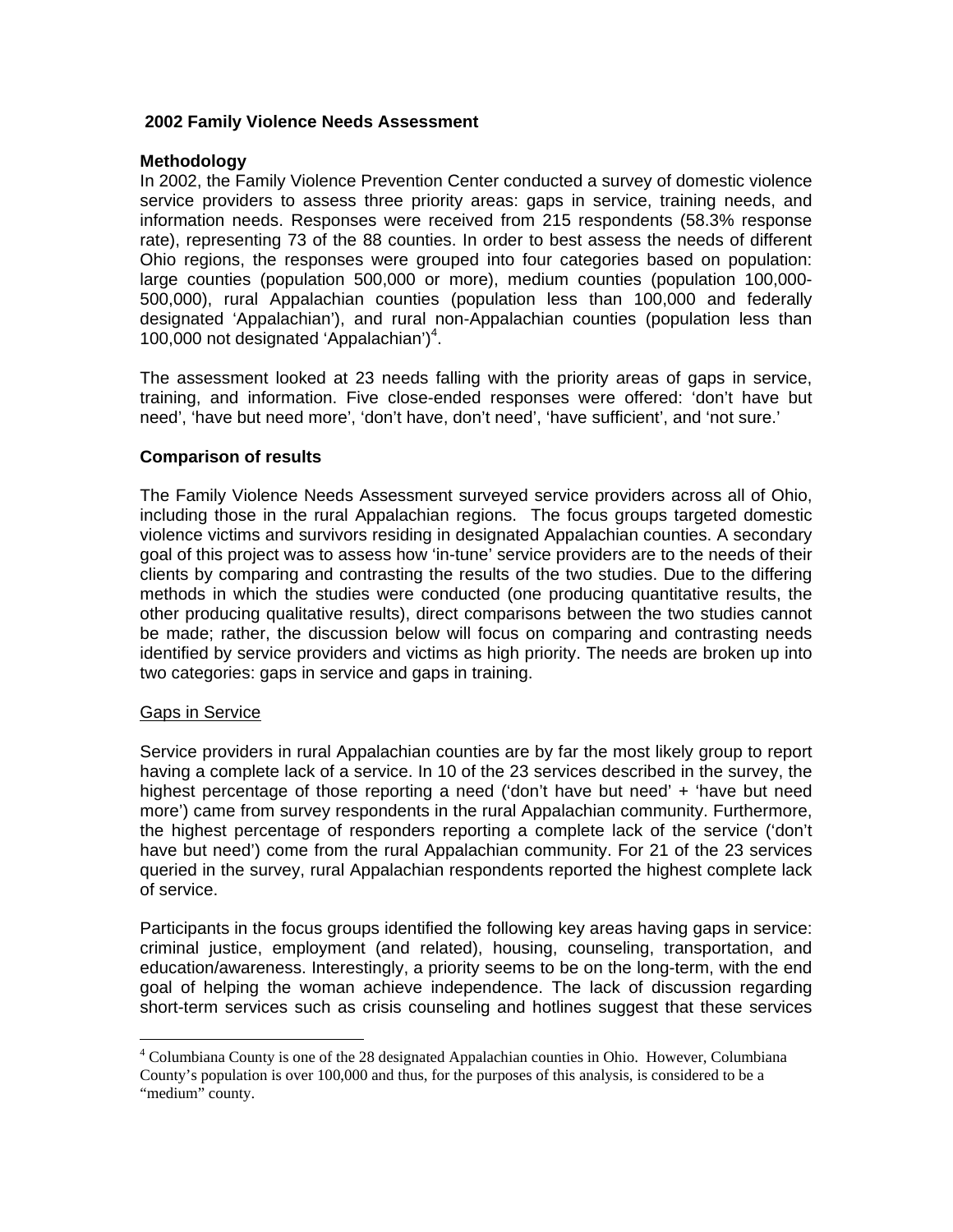are either in adequate supply or are not in as much demand by these particular women as the long-term services. The exception to this is shelter services, which was identified as very important by one group lacking a shelter in their county.

The results of the needs assessment concurred with the victims' responses. Table 2 shows a summary of responses by county type. The percentages in columns two through five represent the summation of percentages indicating a need (i.e., 'don't have but need' + 'have but need more'). Column six identifies the type of county with the highest percentage indicating a complete lack of service (i.e., 'don't have but need').

| <b>Type of Need</b>                            | % 'don't have but need' + % 'have but need more' |               |                      |                                  | <b>Highest %</b><br>'don't have but<br>need' |
|------------------------------------------------|--------------------------------------------------|---------------|----------------------|----------------------------------|----------------------------------------------|
|                                                | Large                                            | <b>Medium</b> | Rural<br>Appalachian | <b>Rural Non-</b><br>Appalachian |                                              |
| <b>Housing</b>                                 | 85.3                                             | 79.2          | 77.1                 | 75.8                             | Rural App (20.0)                             |
| <b>Transportation</b>                          | 67.6                                             | 67.6          | 73.5                 | 65.0                             | Rural App (23.5)                             |
| <b>Financial Assistance</b>                    | 65.7                                             | 68.1          | 76.4                 | 57.4                             | Rural App (23.5)                             |
| <b>Employment</b>                              | 67.6                                             | 61.8          | 72.7                 | 49.2                             | Rural App (21.2)                             |
| <b>Special Prosecution</b><br><b>Units</b>     | 68.8                                             | 53.4          | 67.7                 | 49.2                             | Rural App (55.9)                             |
| <b>Special Law</b><br><b>Enforcement Units</b> | 75.7                                             | 67.1          | 80.0                 | 63.3                             | Rural App (57.1)                             |
| <b>Counseling</b>                              | 61.7                                             | 50.0          | 57.1                 | 40.0                             | Large<br>(2.9)                               |
| <b>Education</b>                               | 54.5                                             | 51.5          | 51.4                 | 34.5                             | Rural App (14.3)                             |
| <b>Legal Advocacy</b>                          | 81.8                                             | 47.2          | 54.3                 | 29.5                             | Rural App (5.7)                              |
| <b>Court</b>                                   | 61.7                                             | 41.1          | 60.0                 | 23.3                             | Rural App (5.7)                              |
| Accompaniment                                  |                                                  |               |                      |                                  |                                              |
| <b>Support Groups</b>                          | 50.0                                             | 41.4          | 51.4                 | 41.7                             | Rural App (17.1)                             |
| <b>Notification of</b>                         | 53.2                                             | 35.3          | 54.5                 | 31.7                             | Rural App (21.2)                             |
| <b>Defendant's Release</b>                     |                                                  |               |                      |                                  |                                              |
| <b>Notification of</b>                         | 45.2                                             | 41.4          | 52.9                 | 28.3                             | Rural App (14.7)                             |
| <b>Hearings</b>                                |                                                  |               |                      |                                  |                                              |
| <b>Other Advocacy</b>                          | 67.7                                             | 41.5          | 40.6                 | 21.7                             | Rural App (6.2)                              |
| <b>Emergency Shelter</b>                       | 73.5                                             | 41.1          | 40.0                 | 29.6                             | Rural App (11.4)                             |
| <b>Hospital</b>                                | 46.9                                             | 37.1          | 34.3                 | 18.3                             | Rural App (8.6)                              |
| Accompaniment                                  |                                                  |               |                      |                                  |                                              |
| Help w/Impact<br><b>Statement</b>              | 32.2                                             | 27.8          | 45.5                 | 23.3                             | Rural App (18.2)                             |
| <b>Rape Crisis</b><br><b>Counseling</b>        | 54.6                                             | 16.7          | 40.0                 | 28.8                             | Rural App (20.0)                             |
| <b>Other Crisis</b><br><b>Counseling</b>       | 43.8                                             | 24.3          | 35.5                 | 23.7                             | Rural App (3.2)                              |
| Information and<br>Referral                    | 22.9                                             | 27.8          | 22.9                 | 20.0                             | Large<br>(3.0)                               |
| <b>24 Hour Hotline</b>                         | 24.2                                             | 16.5          | 28.6                 | 21.6                             | Rural App (8.6)                              |
| <b>Toll-Free Crisis</b>                        | 31.3                                             | 13.9          | 32.4                 | 22.1                             | Rural App (11.8)                             |
| <b>Hotline</b>                                 |                                                  |               |                      |                                  |                                              |
| <b>Other Crisis Hotline</b>                    | 25.9                                             | 15.3          | 26.7                 | 17.0                             | Rural App (6.7)                              |

## **Table 2. Gaps in services as a function of county type**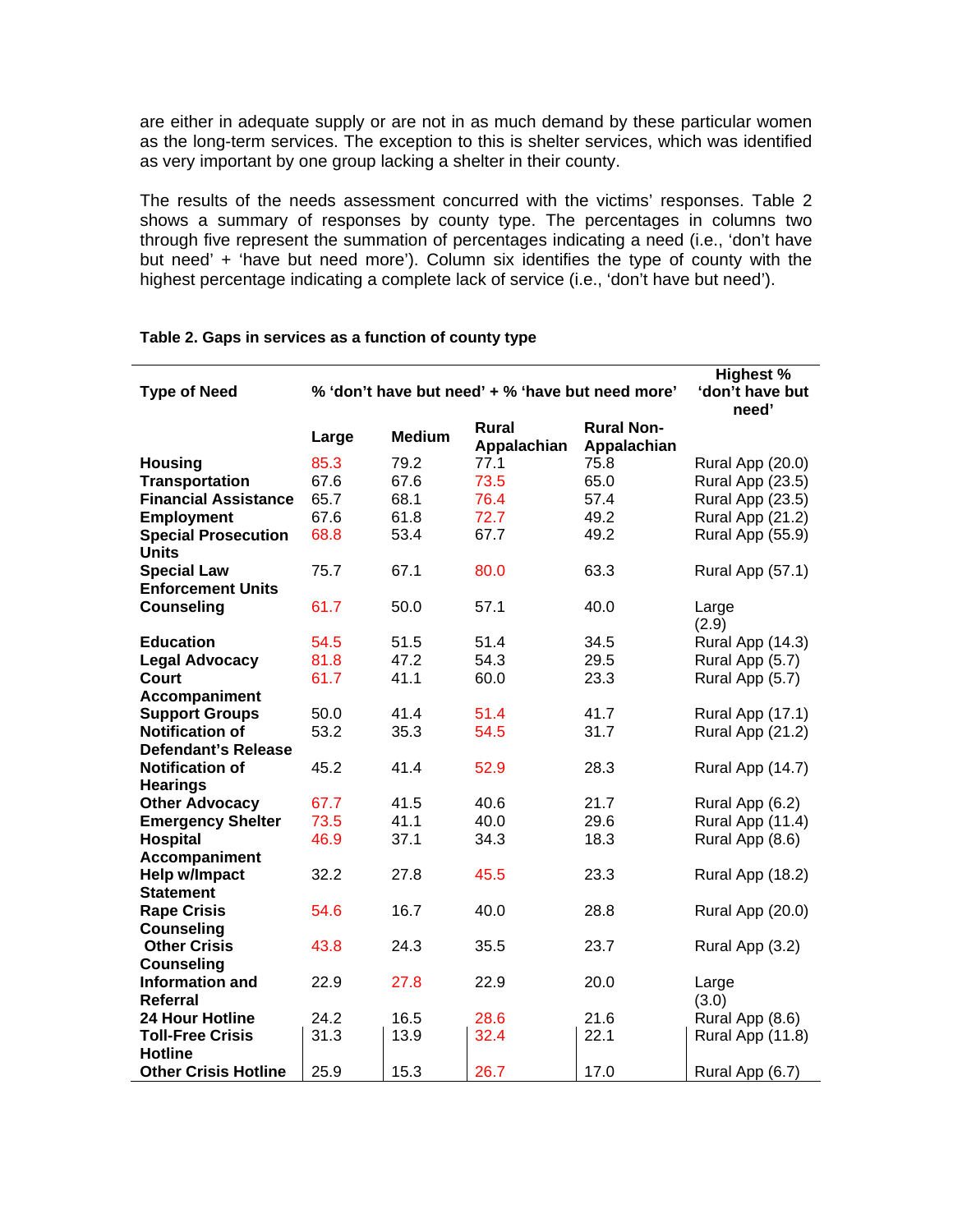Across all county sizes, including rural Appalachian counties, it is apparent that many of the immediate short-term needs (e.g., crisis hotlines and crisis counseling, information and referral, emergency shelter) are in place, but that more are needed.

Criminal justice. Despite the finding that short-term services are in place across most of Ohio, the single biggest exception to this, according to *providers*, is the need for specialized law enforcement units and specialized prosecution units. Over half of the providers in this Ohio region report having **no** such specialized personnel to assist domestic violence victims. This gap in service is not unique to Appalachia—the survey shows that over 40% of those in rural non-Appalachian Ohio also have no specialized law enforcement units or prosecution units. The percentage indicating a complete lack of this service decreases with an increase in county population, suggesting that most larger agencies have this service available.

Only a few women in the focus groups discussed the need for specialized criminal justice personnel. This is likely because few, if any, realize that there exist criminal justice personnel who specialize in domestic violence issues. The majority discussed the need to provide current personnel with training in domestic violence issues. In fact, training and related 'improved responses' (discussed in the following section) comprised the single largest gap in service for victims in terms of funding needs. One woman was sympathetic to the fact that law enforcement were 'spread thin' in her community; this, when considered in conjunction with the poverty experienced in the region, may partially explain the victims' emphasis on training of current personnel as opposed to the creation of personnel specifically devoted to domestic violence.

Long-term needs. With a few exceptions, survey responders report that the majority of needs lie with those services that are meant to help women achieve long-term stability, such as transportation, housing, employment, and financial assistance. The Appalachian region is lacking in these service areas, with between 20%-25% of service providers reporting having no such services available to domestic violence victims. In the areas of transportation, financial assistance, and employment, rural Appalachian counties report the highest need for the service ('don't have but need' + 'have but need more') when compared to other counties. It is important to note, however, that the need for such services is not unique to this region, but is found across all of Ohio.

Counseling. Several victims reported having used counseling in their community. Interestingly, while counseling services were frequently used, the women still identified this service as one in need of funding. This suggests the importance of counseling and perhaps the need for more counseling services not only for themselves but also for their families. Support groups were also viewed as very important, as this type of counseling service was identified as most in need of funding. In regions where no domestic violence support groups were available, the women suggested that such groups be initiated.

Survey respondents also reported that counseling services are in place in Appalachian Ohio, but over half of the respondents reported that more are needed. This falls in line with the reports given by victims. Slightly more than half of the survey respondents reported that support groups are lacking or are in need.

Awareness and Education. Domestic violence awareness and education was identified by focus group participants as an area in need of funding. Most victims reported initially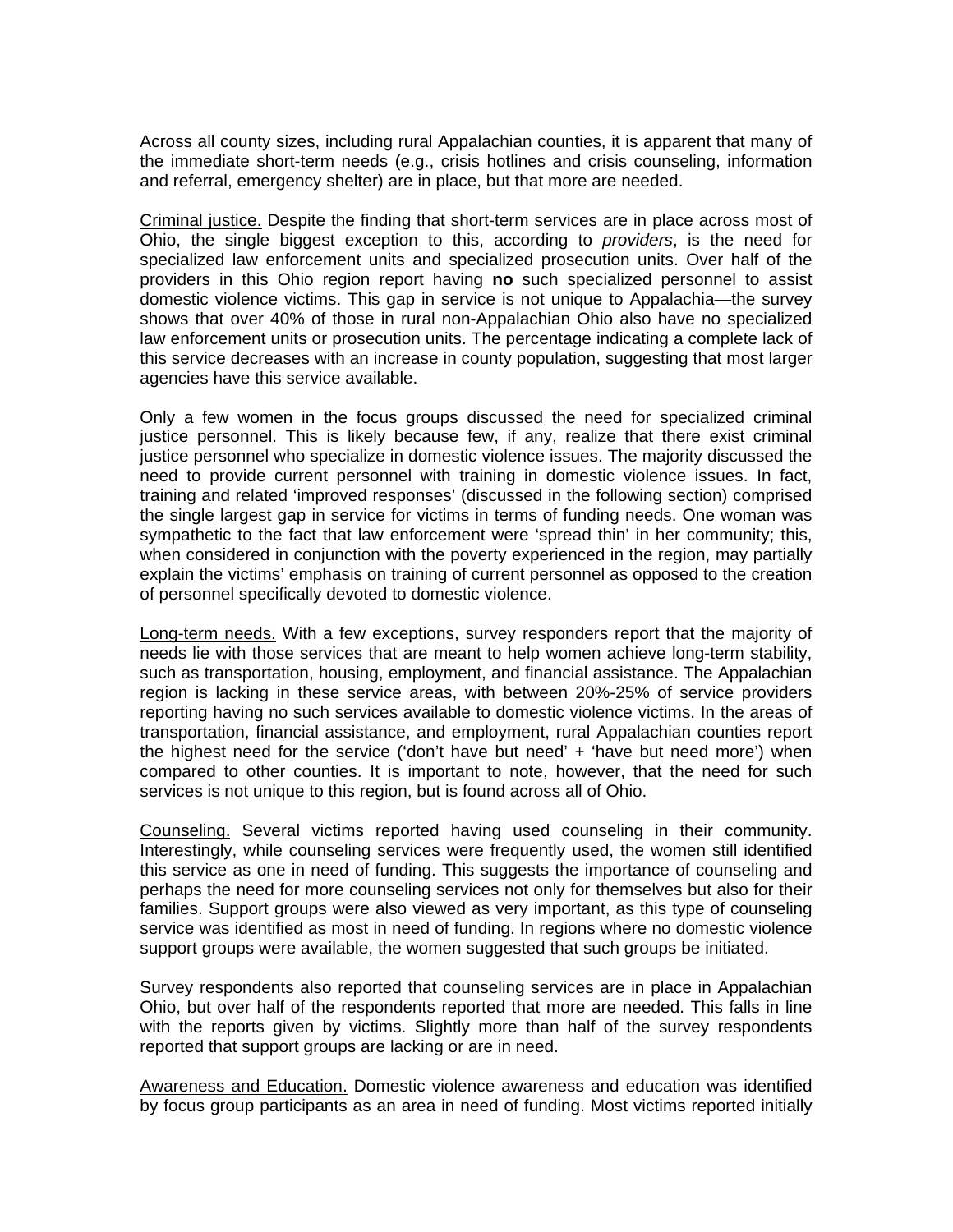having a lack of awareness of domestic violence as a crime or as 'not normal.' They recommended that education about domestic violence should occur in schools. Additionally, a number of women reported being unaware of domestic violence services available to them in their community, and that many of the services are free.

Survey respondents also reported a need for education in Appalachian counties; however, it is unclear whether the target of the education is meant to be service providers or victims. Over 51% of respondents in Appalachian counties reported a lack of education or a need for more education. Over 14% reported being 'not sure.'

Participants in the focus groups did not discuss needed services for specific populations to any great extent. However, two subgroups are worthy of mention—juveniles and immigrants or individuals of an ethnic or cultural minority, as issues regarding these populations did arise during the course of the discussion.

 In all focus groups, the women repeatedly voiced their concerns regarding their children's exposure to violence in the home. Counseling services specific to youth were used by many of the women in the group, and women also identified such services as being most in need. Survey respondents from Appalachian counties noted that services for juveniles<sup>5</sup> are in existence in most areas (only 4.1% reported having no juvenile services), but 38.4% of those surveyed reported that more services for this population are needed. In fact, juveniles ranked second of all subgroups most in need of services.

The second subgroup that was mentioned by women in one focus group is immigrant population. Three women in attendance were immigrants who did not have English as their primary language, and they discussed the barriers they faced in understanding their rights as immigrants. Although no 'immigrant' question was asked in the survey, responders were asked to report on the need for services for those who do not speak English and for those who are an ethnic/cultural minority. Survey responders in Appalachian counties were not as likely to report a need for services for this population, however. Non-English speaking subgroups and ethnic/cultural minority subgroups did not make the top five list of victim groups in need of specialized services. While 8.3% of survey responders reported having no services for non-English speaking populations, only 5.6% reported needing more services for this group. Nearly 40% reporting having no need for such services. Likewise, 8.3% of responders reported having no services for ethnic/cultural minorities, but only 5.6% reported needing services for this group. One quarter of respondents reported having no need for services aimed toward ethnic/cultural minorities. It is important to note, however, that the percentage responding 'not sure' was high for both the non-English speaking population (38.9%) and for the ethnic/cultural minority population (38.9%), reflecting either a lack of knowledge of the services available or a lack of understanding of the question being asked.

# Gaps in training

 $\overline{a}$ 

Victims overwhelmingly responded that training is needed for service providers in the criminal justice domain. Victims stated that law enforcement and court personnel are in

<sup>&</sup>lt;sup>5</sup> 'Services for juveniles' was one category in which survey respondents could respond; however, no mention was made as to specific juvenile services in the survey (e.g., counseling). The same holds true for the categories 'non-English speaking' and 'ethnic/cultural minority'.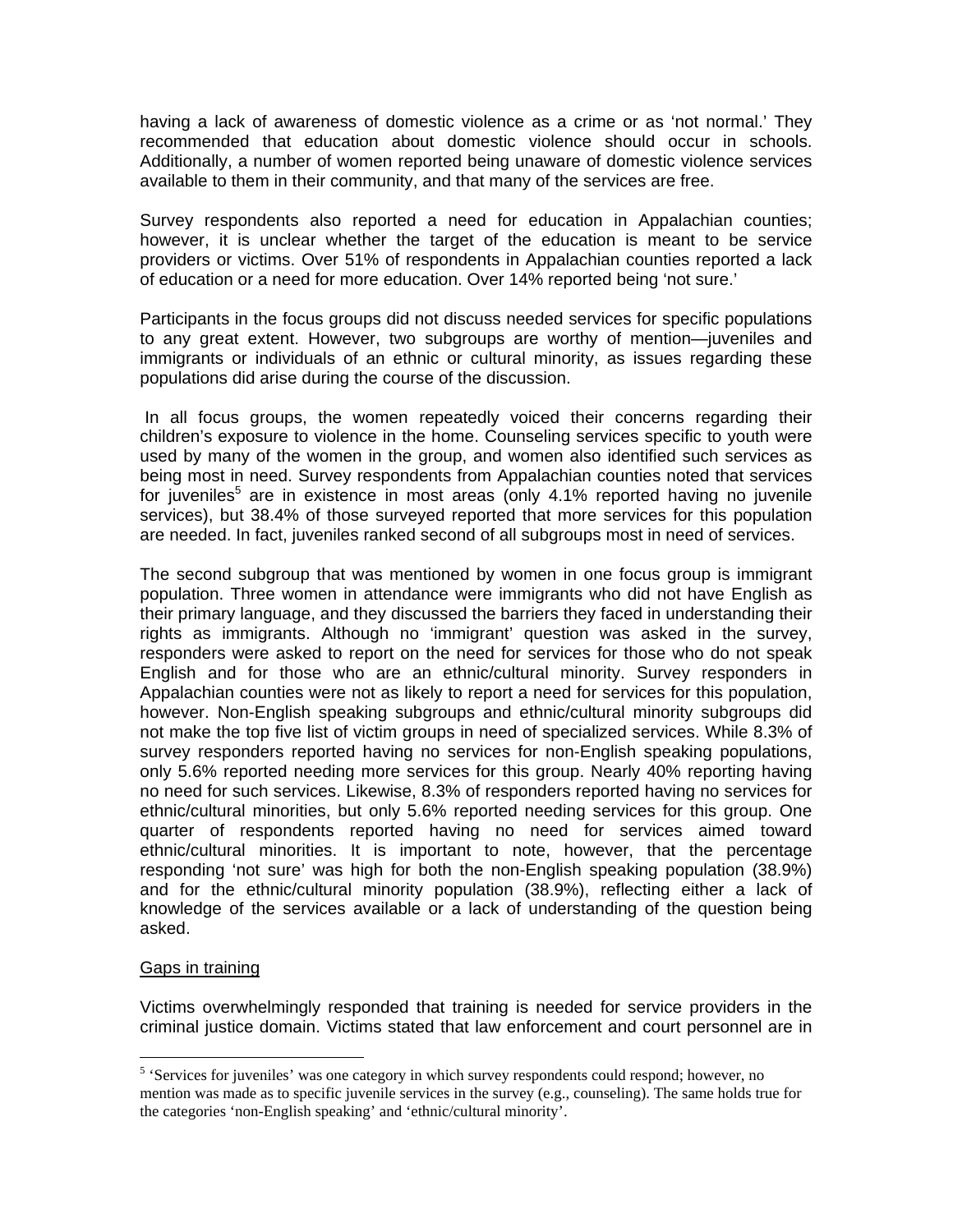need of domestic violence training, most notably sensitivity training and training on legal procedures, such as issuance and enforcement of protection orders. Additionally, they noted that funding should be put toward 'improved response' training, including child support enforcement/protection, improved law enforcement response, improved court response, enforcement of protection orders, and laws to change around custody/visitation.

Survey respondents concurred, indicating law enforcement as the top professional group in need of training (71.9% either don't have but need training or have but need more training). This was followed closely by judges (64.5%) and other court staff (62.6%). The prosecutor's office was also identified as in need of training (56.3%). The need for enhanced criminal justice response to domestic violence victims is further supported by the fact that law enforcement personnel are identified by victim services and by those in the legal system itself as the professional group most in need of training.

Survey respondents also agreed on the training topics most needed, identifying training on Ohio laws regarding family violence, on victim sensitivity, and on cultural sensitivity as the top three training needs (see Table 3). It appears that training on Ohio laws on domestic violence are offered in areas of Appalachian Ohio; however, more is needed. This is in contrast to sensitivity training, which nearly one-quarter to one-third of respondents identified as lacking.

| <b>TRAINING SUBJECT MATTER</b>           | Don't<br>have but<br>need | <b>Have but</b><br>need<br>more | <b>Not</b><br><b>Sure</b> |
|------------------------------------------|---------------------------|---------------------------------|---------------------------|
| Victim sensitivity                       | 35.1%                     | 37.8%                           | 10.8%                     |
| Cultural sensitivity                     | 24.3%                     | 37.8%                           | 8.1%                      |
| Ohio laws regarding family<br>violence   | 18.9%                     | 62.2%                           | 10.8%                     |
| Crisis intervention                      | 11.1%                     | 44.4%                           | 11.1%                     |
| Victim advocacy                          | 17.1%                     | 48.6%                           | 2.9%                      |
| Victim services                          | 16.7%                     | 41.7%                           | 5.6%                      |
| Ohio model domestic violence<br>protocol | 11.1%                     | 44.4%                           | 19.4%                     |
| Other Ohio state government<br>programs  | 17.1%                     | 37.1%                           | 22.9%                     |
| Crime victim compensation<br>program     | 13.5%                     | 40.5%                           | 8.1%                      |

#### **Table 3. Subject matter training needs for rural Appalachian counties**

# **Implications of the study/Future directions**

The goal of conducting focus groups with victims in Appalachian Ohio was to understand the unique challenges and assets facing domestic violence victims. The results of the study should serve to inform service providers as well as local and state leaders so that knowledgeable policy and funding decisions can be made.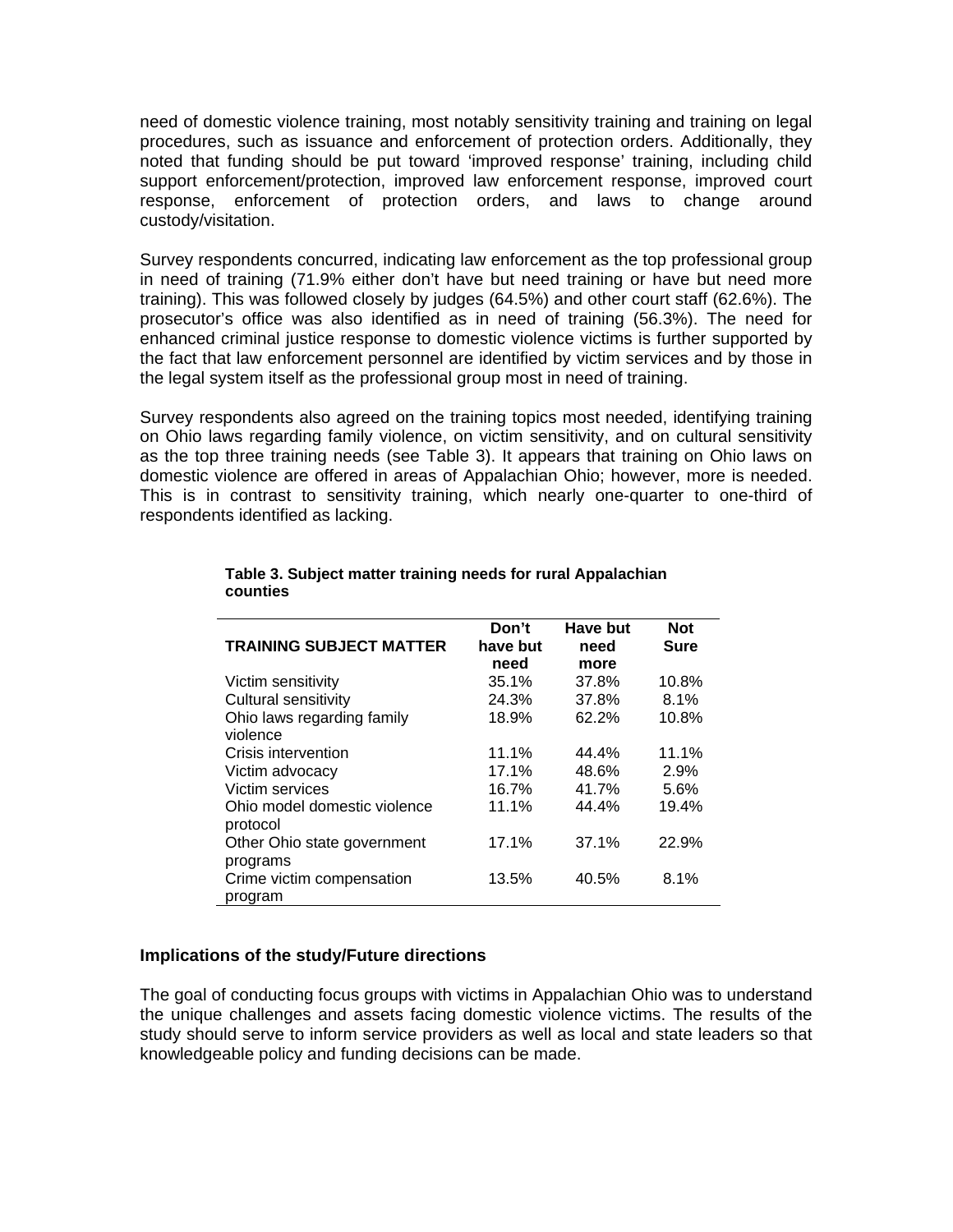The women identified four areas where improvements are most needed in the area of domestic violence: long-term services, awareness of services, criminal justice response, and counseling. A fifth area, best termed 'household maintenance', identifies those things critically needed to sustain a household, such as heat assistance, household improvements, health insurance, and medicine; however, as these are not needs specific tied to domestic violence, they are not included here.

## Long-term services

The focus groups revealed that there are not services available to help the victim longterm. Job assistance, education, transportation, and childcare issues hinder a woman's ability to obtain employment. Lack of transitional housing adds to the difficulty of achieving long-term stability. These are the services identified as extremely important to the women.

 $\rightarrow$  Job assistance/training, educational opportunities

 $\rightarrow$ Transportation: carpool, interest-free loan program for buying cars, car donation program

 $\rightarrow$ Childcare opportunities

 $\rightarrow$ Transitional and permanent housing and shelters in counties that do not have them

#### Awareness of services

Services for domestic violence victims can only be helpful if victims are aware of their existence. Several women remarked they were made aware of the programs only because an acquaintance mentioned them.

 $\rightarrow$ Informational cards that law enforcement officers can discreetly give to the victim

 $\rightarrow$  Media campaign to get the word out about available services

 $\rightarrow$ Brochures on domestic violence to be handed out at local high schools

## Criminal justice response

 $\rightarrow$  Sensitivity trainings for law enforcement and for court personnel

 $\rightarrow$  Look at OPOTA training requirements for law enforcement regarding domestic violence

 $\rightarrow$  Legal advocate position within the prosecutor's office to assist women in maneuvering through the legal system, or train prosecutors in issues of divorce, custody, protection orders

 $\rightarrow$ Training or documentation for law enforcement and court personnel regarding protection order enforcement

## **Counseling**

 $\rightarrow$ Support groups for victims of domestic violence and/or children

 $\rightarrow$  Counseling services specific to children

 $\rightarrow$  Counseling and other social services to underserved groups identified in the county (e.g., immigrants)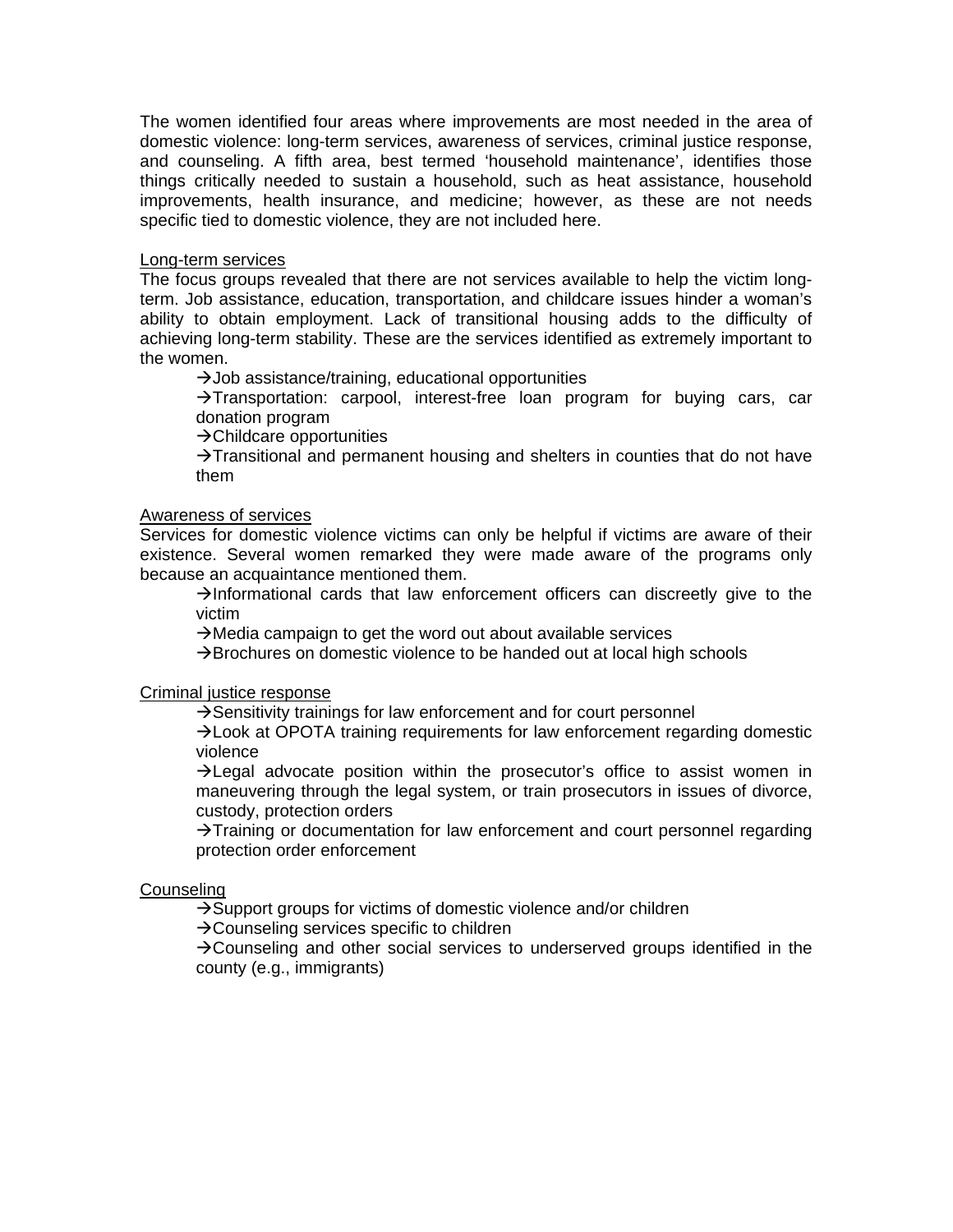**Appendix A County Economic Status Classification**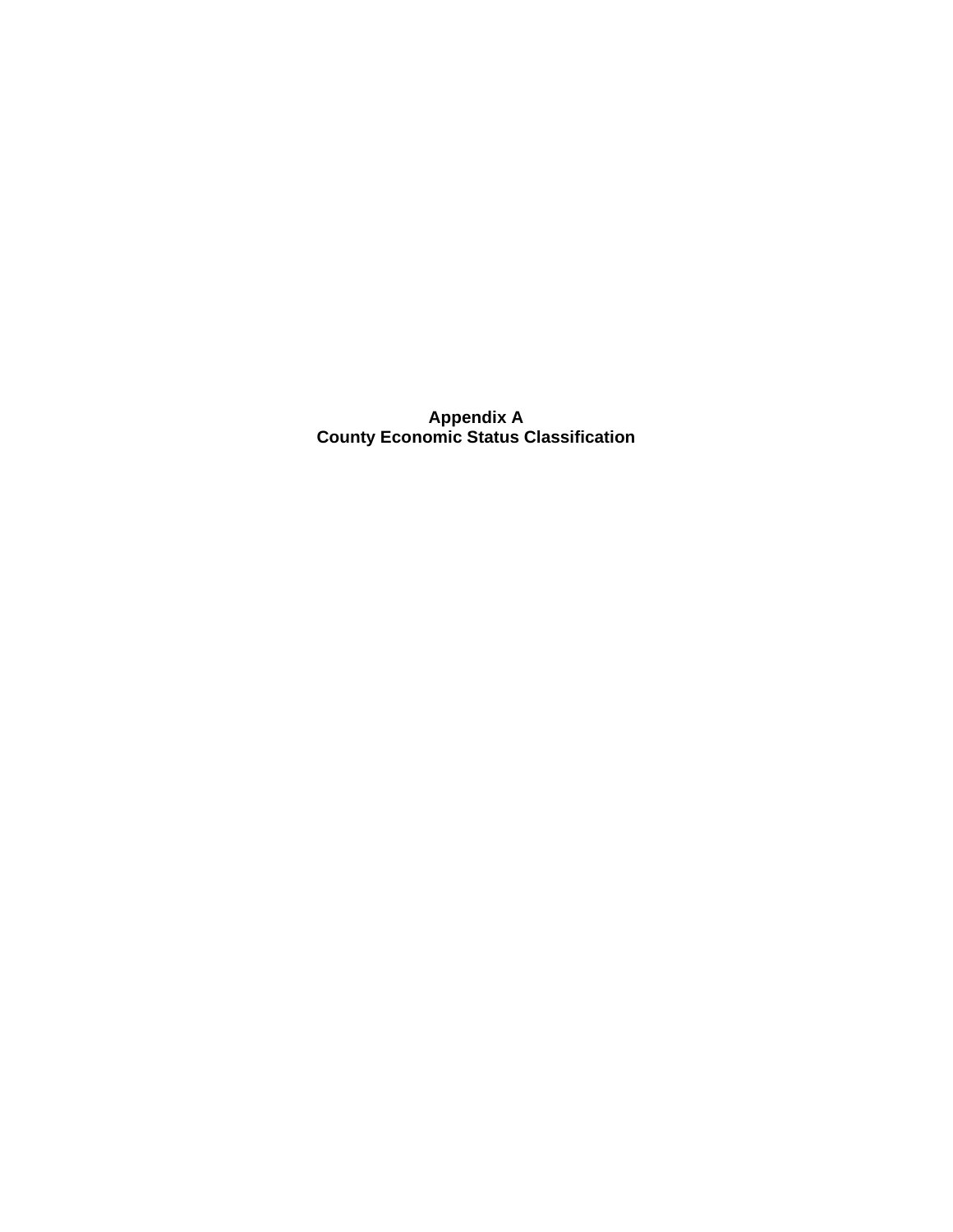|                                            | <b>County Economic Indicators</b>                        |                                              |                                       |  |
|--------------------------------------------|----------------------------------------------------------|----------------------------------------------|---------------------------------------|--|
| County<br><b>Economic</b><br><b>Levels</b> | <b>Three-Year Average</b><br><b>Unemployment Rate</b>    | Per Capita<br><b>Market</b><br><b>Income</b> | <b>Poverty Rate</b>                   |  |
| Distressed                                 | 150% or more of U.S. 67% or less of<br>average           | U.S. average                                 | 150% or more<br>of U.S.<br>average    |  |
| Transitional                               | All counties not in other classes. Individual indicators | vary.                                        |                                       |  |
| Competitive                                | 100% or less of $U.S.$<br>average                        | 80% or more<br>of $U.S.$<br>average          | 100% or less<br>of $U.S.$<br>average  |  |
| Attainment                                 | 100% or less of U.S.<br>average                          | 100% or more<br>of U.S.<br>average           | $100\%$ or less<br>of U.S.<br>average |  |

# *County Economic Levels*

#### **Distressed**

Distressed counties are the most economically depressed counties. These counties have a three–year average unemployment rate that is at least 1.5 times the national average; a per capita market income that is two– thirds or less of the national average; and a poverty rate that is at least 1.5 times the national average; OR they have 2 times the national poverty rate and qualify on the unemployment or income indicator.

#### **Transitional**

Transitional counties are classified as those that are below the national average for one or more of the three economic indicators (three–year average unemployment, per capita market income, and poverty) but do not satisfy the criteria of the distressed category.

#### **Competitive**

Competitive counties have a three-year average unemployment rate and a poverty rate equal to or better than the national average, and a per capita market income that is equal to or greater than 80 percent, but less than 100 percent, of the national average.

#### **Attainment**

Attainment counties have economic indicators (three–year average unemployment, per capita market income, and poverty) that are equal to or better than the national averages.

Taken from the Appalachian Region Commission, www.arc.gov.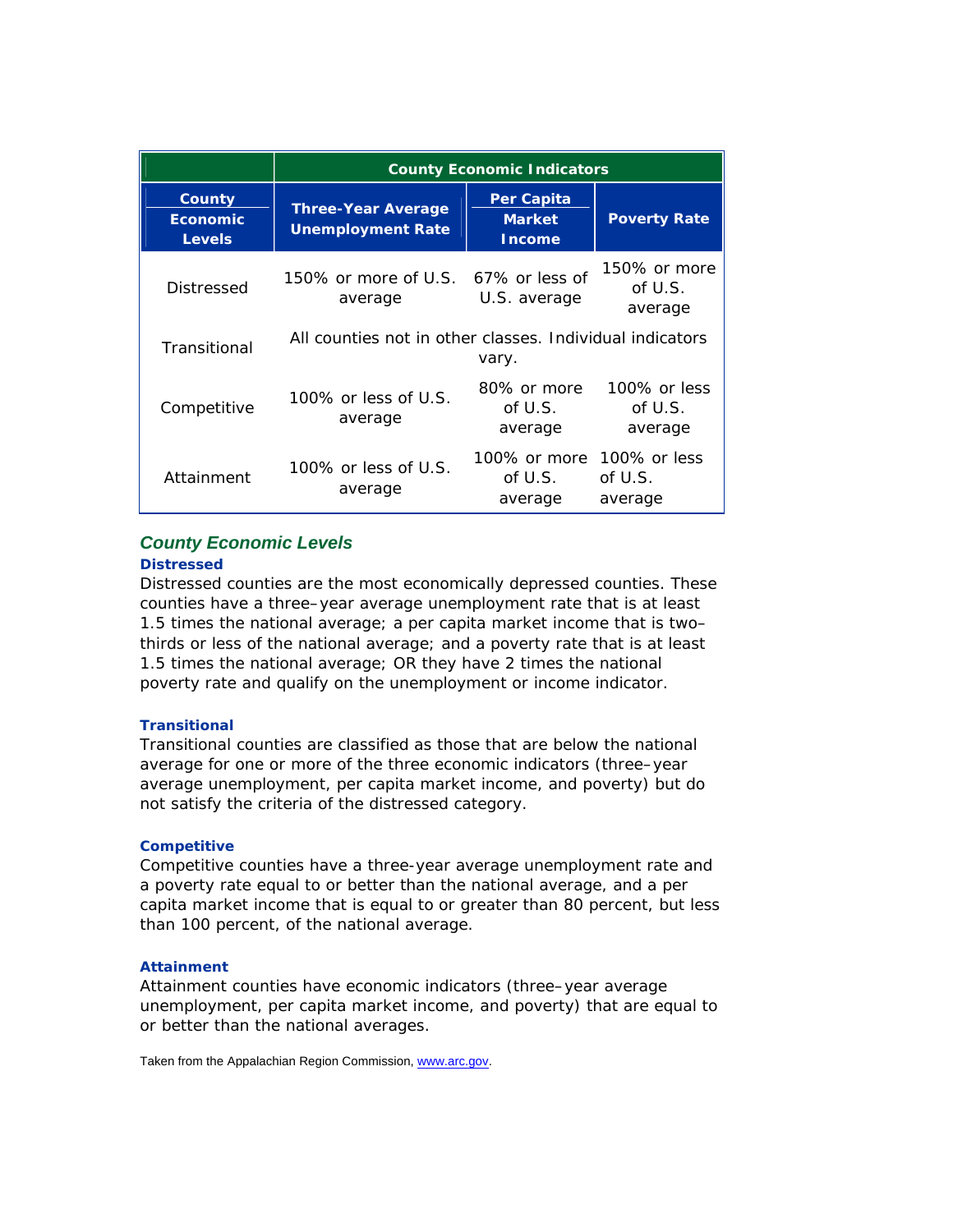**Appendix B Focus Group Questions**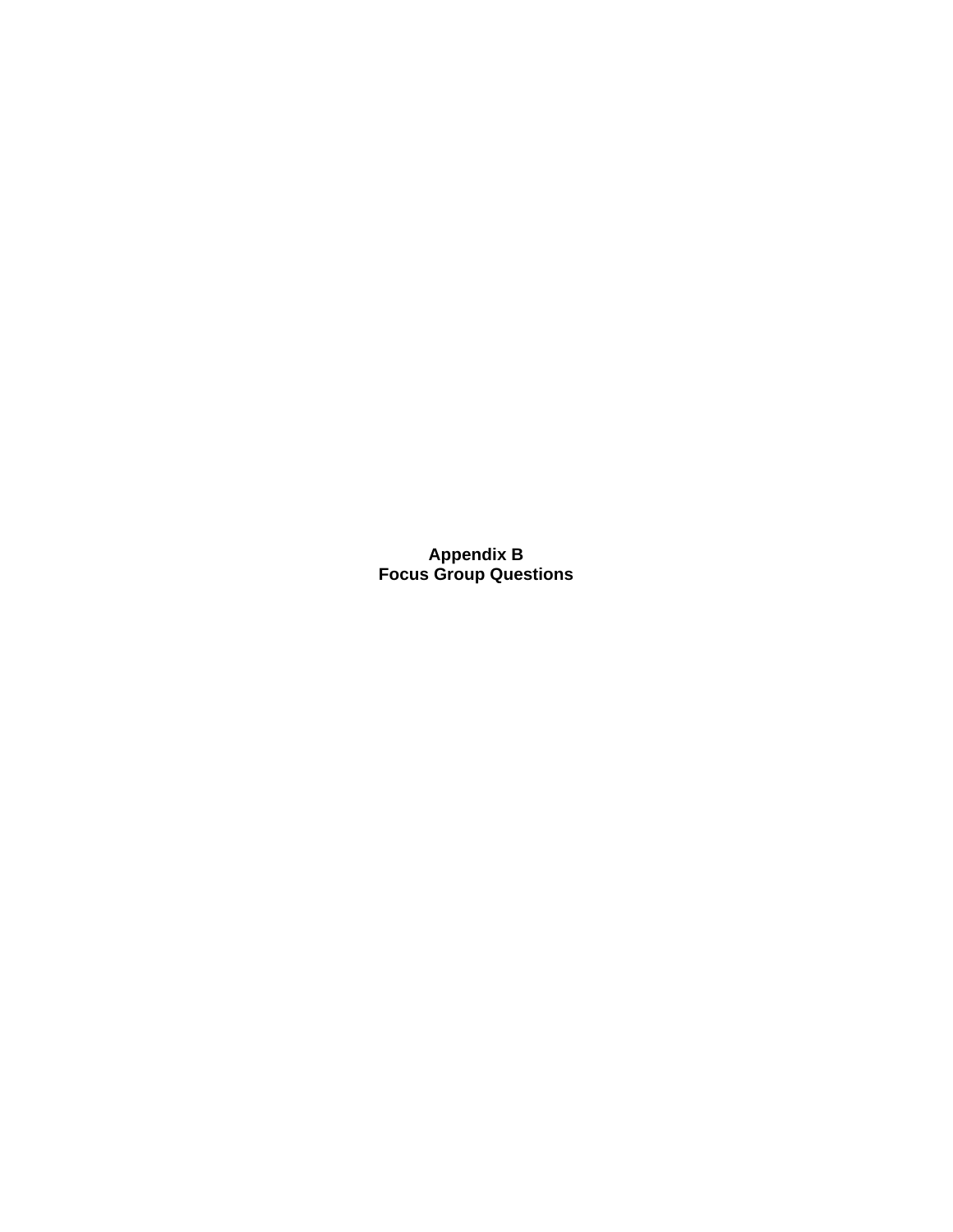**(30 minutes) One of the biggest influences in our lives is our family. Members of our family serve as our role models. Growing up, we watch and learn how family members interact with one another and with people outside the family. The values and traditions that develop in our family and our partner's family affect us in many ways.** 

1a. How do the values and traditions of your family, your partner's family, or your community influence what is expected of you in an intimate relationship?

1b. How do the values and traditions of your family or community serve to strengthen the support you receive when the abuse occurs?

1c. What family values and traditions allow the abuse to go on?

**(30-45 minutes) There are a number of services available within your community to help you if you are in an abusive relationship. Some services are used more than others. I want to know more about why women in your community decide to use or decide not to use the various services available.** 

Prompt with the following if they aren't brought up: **Shelters** Police Court

2a. Tell me more about what reasons women in your community have for choosing to go  $\frac{1}{10}$  to \_\_\_\_\_\_\_\_\_\_\_\_\_\_, or for not choosing to go to \_\_\_\_\_\_\_\_\_\_\_\_\_\_\_\_\_\_\_.

2b. How do you hope that the \_\_\_\_\_\_\_\_\_\_\_\_\_\_\_\_\_\_ can help you? Have they been able to help you in the way you hoped?

**(30 minutes) We've been discussing what reasons women have for choosing to seek help from or choosing not to seek help from various service providers. This leads us to the final topic. Although there are many domestic violence services that women in your community need access to, there are limited resources to fund all these services. I want to get a better idea of what women in your community feel are the services that are most needed—that is, those that do the most good.** 

3. In your opinion, what are the top five needs that survivors of domestic violence have? If you have fewer than five to report, that is fine. [brainstorm a list based on everyone's top needs, and write list down on bulletin board. Possibly add to the list other obvious needs that for some reason are not brought up].

Now imagine that you have ten stacks of money. You can distribute these stacks in any way you choose to the services you came up with on the bulletin board. You can equally